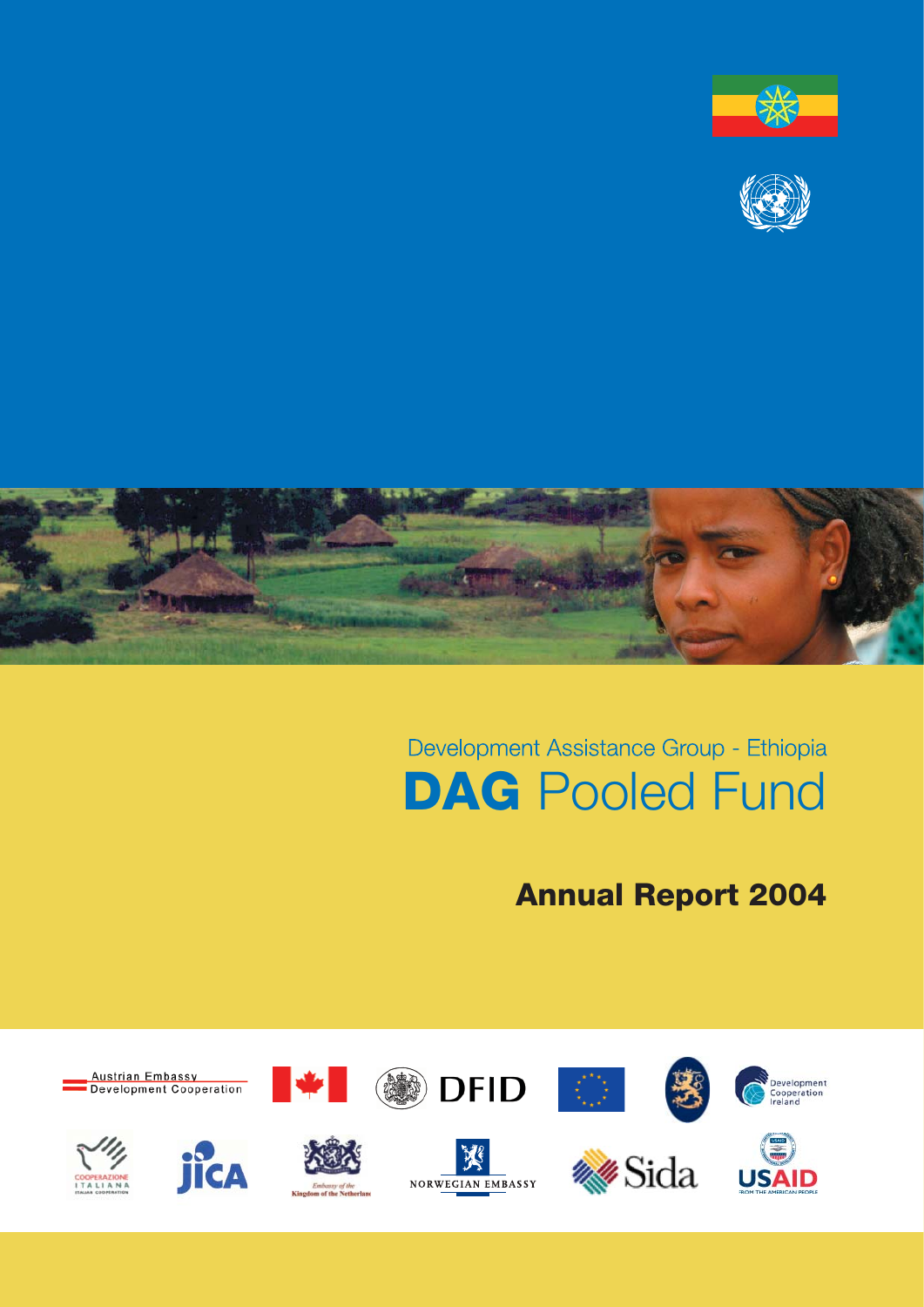## **Contents**

|                | Joint Foreword by the Government of<br>Ethiopia and the DAG Co-Chairs                                 |    |
|----------------|-------------------------------------------------------------------------------------------------------|----|
| $\mathbf{1}$   | Overall Status of the SDPRP Implementation<br>and Monitoring and the Harmonisation Agenda in Ethiopia | 2  |
| $\overline{2}$ | <b>SDPRP Implementation and Monitoring:</b><br>Overview of Activities Undertaken and Results Achieved | 4  |
| 3              | Donor Coordination and the work of the DAG<br>Harmonisation and Government - Donor Partnership        | 9  |
| 4              | <b>Emerging Areas for Future Work</b>                                                                 | 11 |
| $\overline{5}$ | <b>Challenges and Lessons Learned</b>                                                                 | 12 |
| $6\phantom{1}$ | Management of the Pooled Fund                                                                         | 13 |
| $\overline{7}$ | <b>Financial Status</b>                                                                               | 13 |
| 8              | Overview of Donor Contributions and Expenditures by Activity                                          | 14 |
| 9              | <b>Concluding Remarks</b>                                                                             | 17 |
|                | Annex 1. Overview of Support Areas and<br>Results Achieved through the SDPRP pooled fund in 2004      | 18 |
|                | Annex 2. Summary Overview of DAG / DAG CG Activities in 2004                                          | 19 |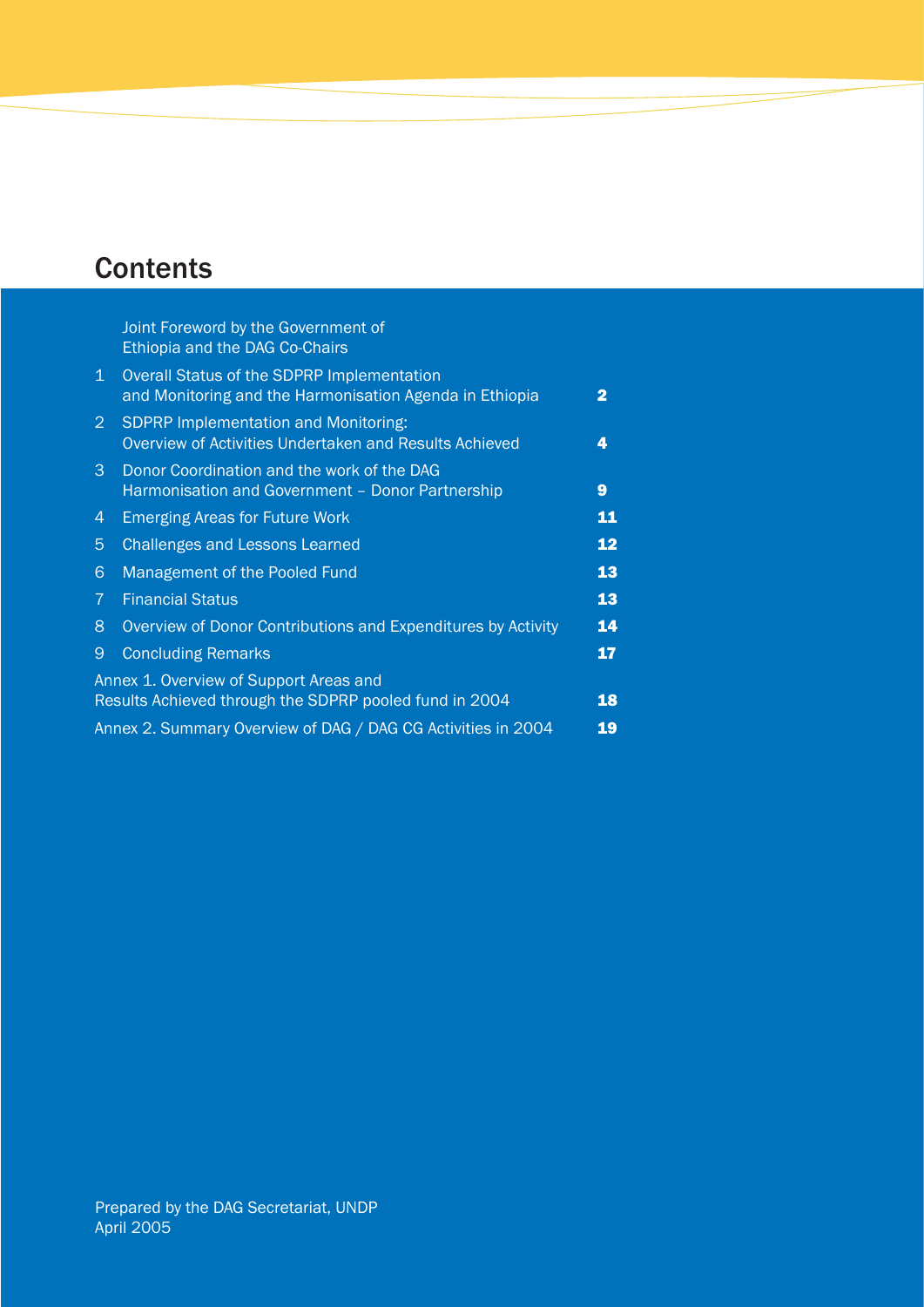## Partnership for Accelerated Growth and Poverty Reduction in Ethiopia

The adoption of the Sustainable Development and Poverty Reduction Programme (SDPRP) as the common platform for accelerating growth and fighting poverty in Ethiopia was a turning point that has resulted in a number of positive developments including: i) Putting growth and poverty reduction at the forefront of the national development agenda; ii) A reinvigorated partnership and mutual accountability between the Ethiopian Government, national stakeholders and the international donor community towards the achievement of the long-term Millennium Development Goals; iii) Alignment of development assistance around the SDPRP and the MDGs and enhanced development dialogue; iv) Harmonisation for enhanced aid effectiveness and increased aid volumes; v) Promotion of participatory approaches to development, decentralization and empowerment and vi) Enhanced local ownership.

The DAG pooled fund, which was set up under UNDP direct execution in 2001 in response to Government's request for coordinated donor support to the SDPRP process, has been instrumental in promoting this new partnership for accelerated growth and poverty reduction in Ethiopia. On behalf of the contributing donors, strategic support has been channelled through the pooled fund to areas such as the participatory consultation process, analytical work, institutional strengthening and coordination. In June 2004, the financing agreement was reconfirmed and extended into the next SDPRP cycle through the signing of a joint Memorandum of Understanding by MOFED on behalf of the Government of Ethiopia and the contributing DAG members.

Starting from 2004, the pooled fund includes a major earmarked component for long-term support to the strengthening of the SDPRP monitoring and evaluation system. This is expected to yield reliable data for tracking progress in poverty reduction and provide relevant information for more evidence based policy making and more effective programme implementation. A pooled operational programme for strategic support to the Education Sector Development Programme and strategic support to strengthening the private sector component in the SDPRP are in process. Ethiopia launched the MDG needs assessment exercise and established innovative partnerships between regional authorities and civil society as well as operationalizing a government-donor partnership architecture at the federal level. In the context of the broader partnerships, the Government and its partners also took bold steps aimed to address some of the root causes for poverty in Ethiopia, including focus on chronic food insecurity, empowerment of women and gender mainstreaming and strengthening of rural-urban linkages.

While recognizing the challenges ahead, we remain confident that through deepening and expanding our partnerships, Ethiopia will continue firmly on the path of sustainable development and poverty reduction. In this regard, we acknowledge with deep appreciation the demonstrated commitment of the development partners and Government institutions to align with and harmonise around the SDPRP and MDGs, towards better results for the benefit of the poor and sustainable growth in Ethiopia.



H.E Ato Mekonnen Manyazewal State Minister, Ministry of Finance and Economic Development

Chair SDPRP Steering Committee

Ishac Diwan WB Country Director

 $\mathscr{U}$ ธ $\mathcal{M}$ 

Modibo Toure UNDP Resident Representative and UN Resident Coordinator

DAG co-chair

DAG co-chair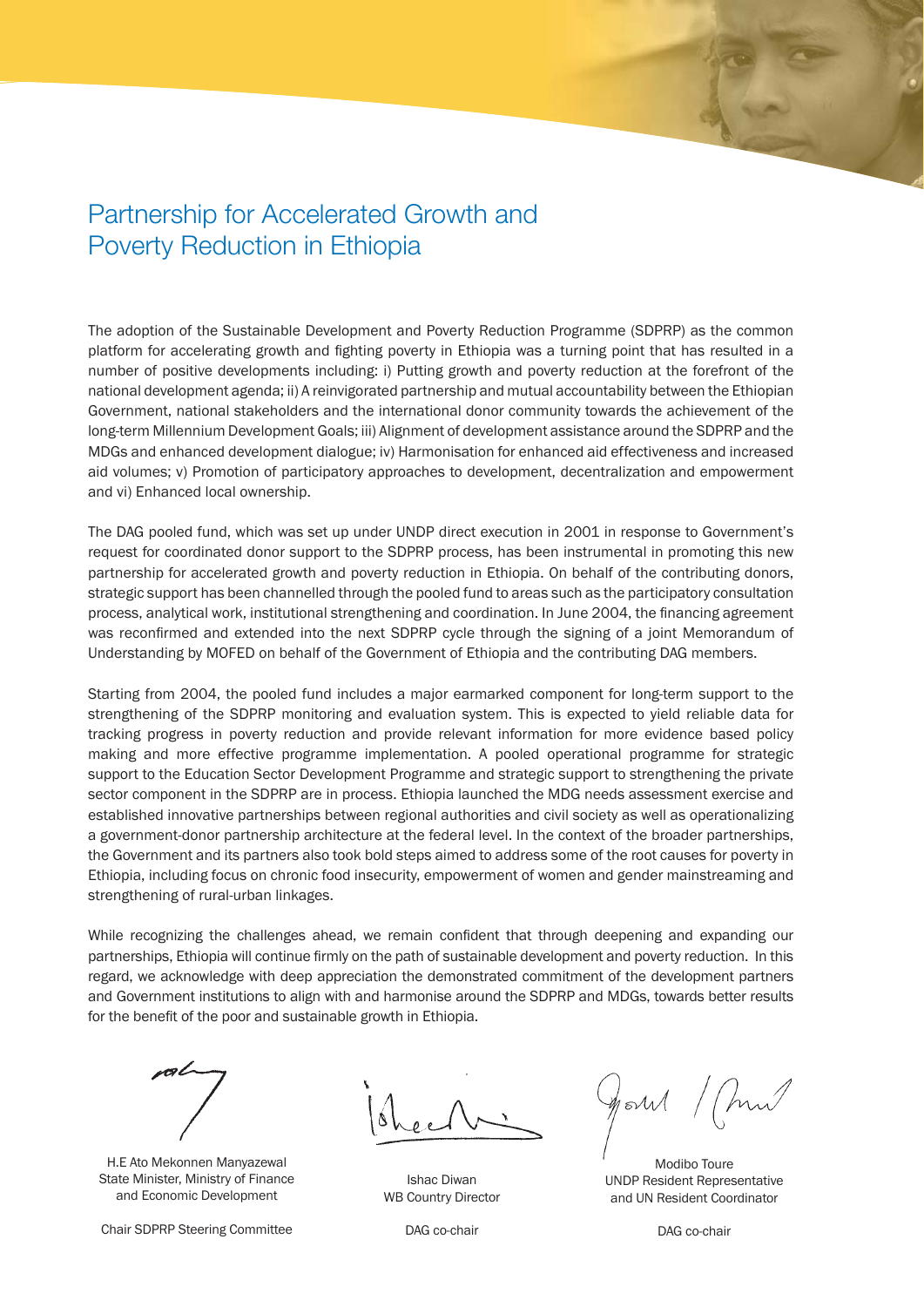## **1** Overall Status of the SDPRP Implementation and Monitoring and the Harmonisation Agenda in Ethiopia

This report covers the period from January 2004 to December 2004 and summarizes the activities undertaken as well as the results achieved through the work of the DAG. Technical and financial support for these activities has been channelled through the SDPRP pooled fund, which is managed by UNDP on behalf of the contributing DAG members. The modality is UNDP direct execution through the overall programme – "Donor support to the SDPRP process in Ethiopia" (00012462) and its sub-components.

2004 was the second year of SDPRP implementation and the third year of operations for the pooled donor fund. In April, Ethiopia obtained USD 1.3 billion in debt relief under the enhanced HIPC initiative, as well as an additional USD 700 million in "topping up" due to the exogenous shocks affecting the economic prospects. In June, Government and donors signed a renewed memorandum of understanding for continued cooperation in the implementation and monitoring phase, including a five-year agreement for support to monitoring and evaluation. In early July, Ethiopia presented its first MDG report and at the same time formally launched the MDG Needs Assessment exercise which once finalised would feed into the future SDPRP. An interim-APR for the second year was released in September, while the full draft annual progress report for 2004 was discussed in a partnership forum in early 2005.

Major SDPRP related initiatives undertaken include the strengthening of the SDPRP monitoring and evaluation system, including support to civil society inputs; work initiated on the MDG Need Assessment and alignment with the SDPRP; and regional SDPRP/MDGs sensitisation and planning workshops conducted. Several important policy agendas have also been forwarded including the mainstreaming of gender equality, urban development, safety nets, rural growth and private sector development and the broadened engagement of stakeholders.

The harmonisation agenda progressed further in the course of 2004, although it remains challenging to translate commitments into action. The harmonisation task force was revitalized and a country level harmonisation action plan formulated. Ethiopia also continued to contribute to the international harmonisation agenda as a partner country in the OECD-DAC Task Team on Harmonisation and Alignment and with the Strategic Partnership with Africa. The implementation of the Government-donor partnership architecture advanced further, with three high level forums being conducted, agreement reached on nine joint groups at the sectoral and thematic level, and operationalization of the secretariat in MOFED. This resulted in further enhancement of the policy dialogue.

The Development Assistance Group (DAG) continues to actively engage in the SDPRP implementation and monitoring through the meetings of the DAG and its technical working groups. Joint Government and donor dialogue has intensified in the context of the partnership architecture, as well as specific thematic/sector reviews and workshop discussions. The DAG secretariat, housed in UNDP, serves to coordinate and facilitate the donor coordination and the Government-donor policy dialogue. Moreover, the DAG secretariat is managing information flows and servicing visiting donor missions. The DAG secretariat is also responsible for the dayto day operations of DAG support channelled over the pooled fund.

*2004 was the second year of SDPRP implementation and the third year of operations for the pooled donor fund*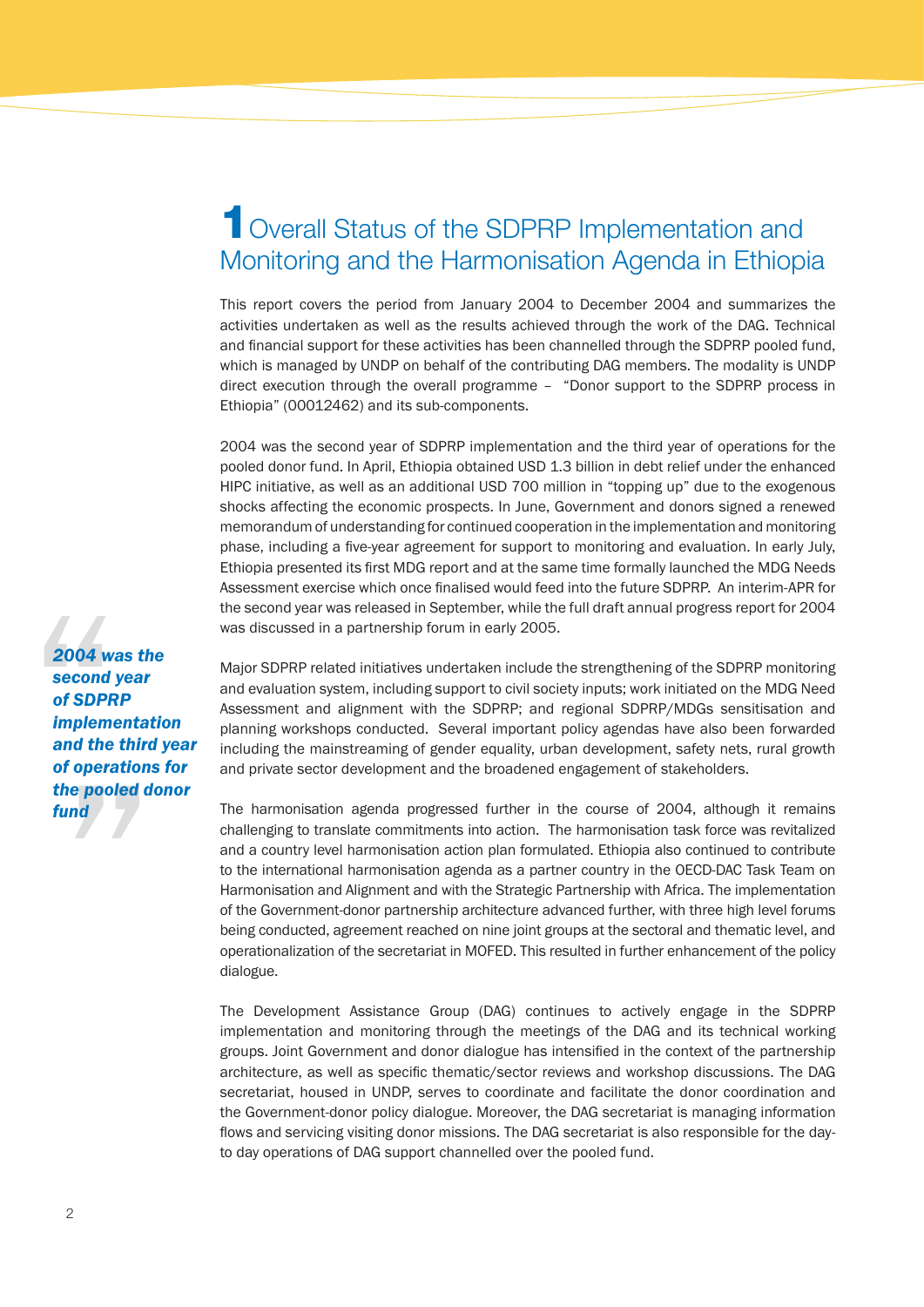Overall, there has been substantial progress in the second year of SDPRP implementation, particularly in terms of consolidation of strategies and programmes, and in the strengthening of the overall SDPRP monitoring and evaluation system. There have also been positive developments in terms of the Government-donor partnership and the continued momentum of the participatory processes and engagement of civil society. In addition, around 20% of total ODA was delivered as joint budget support in 2003/04 and it is expected to be increasing up to around USD 347 million or an estimated 36% of ODA for 2004/05 .

However, major bottlenecks and challenges still remain, including coordination among sectors and institutional capacity issues. Limited Government and civil society capacity at federal, regional and local levels remains key for continued development and strengthening – and will likely be a critical area for the pooled fund also in the future. Some reflections on challenges and lessons learned are presented in the concluding parts of this report.

The current SDPRP runs until June 2005, and according to Government the second more MDGized SDPRP would be finalized by August 2005 and have a five-year timeframe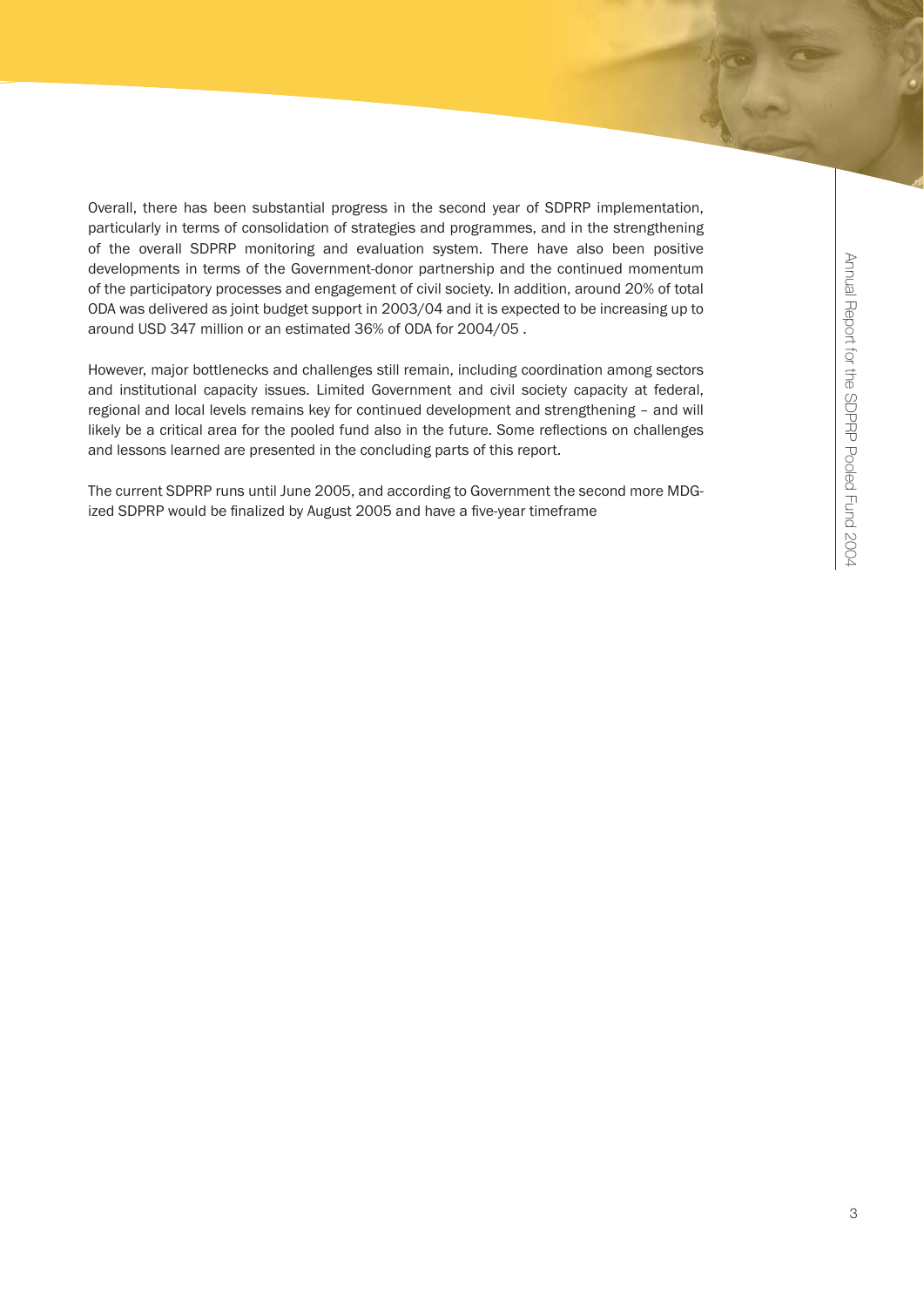## **2** SDPRP Implementation and Monitoring: Overview of Activities Undertaken and Results Achieved

As per the defined objectives of the programme and the continued guidance of the DAG, the pooled fund has channelled support to Government, civil society and private sector partners for a range of strategic activities contributing towards the enabling environment for successful SDPRP implementation and progress towards the MDGs. This section provides an overview of the various activities of the pooled fund and a summary of the outputs and results achieved. Specifically it describes the support in the areas of monitoring and evaluation; Government institutional strengthening; civil society engagement; enhancement of the gender perspective; urban development and the private sector profile of the SDPRP respectively; and the support to the incorporation of the MDG perspective in the SDPRP. An overview of results achieved is provided in annex 1.

#### 2.1. SDPRP Monitoring and Evaluation

The SDPRP monitoring an evaluation (M&E) has been increasingly profiled as a core element in the SDPRP policy and work plan agenda throughout 2004. Joint dialogue, planning and programme activities on the SDPRP M&E have been undertaken through a number of interrelated processes including the DAG M&E Working Group and a number of other DAG Technical Working Groups (e.g. HIV/AIDS, Gender and Food Security). The Joint Budget Support programme has enabled a regularized dialogue with Government on M&E and facilitated several agreements on priority work areas. The SDPRP M&E was also discussed in the High Level Forum in February 2004.

The formulation and agreement on a common support programme for strengthening the overall functioning and outputs of the SDPRP M&E system represented a major step forward. The main contents and principles of the joint work on M&E are reflected in the DAG Common Framework for Support to the SDPRP M&E document. An earmarked component has been established within the SDPRP pooled fund and a joint Government-Donor MOU was signed in June 2004, covering a five-year period, with a total resource envelope of around USD 8 million in donor support. A number of priority work areas identified in the Government SDPRP Action Plan have been implemented during the reporting period including statistical work, work related to data access, dissemination and research, and the incorporation of outputs from the M&E system in the context of the SDPRP Annual Progress Report.

With a view to broadening participation by non-state actors and enhance their input to the SDPRP M&E, the SDPRP pooled fund has supported two initiatives with civil society partners. These include the Citizen Report Card, being executed by the Poverty Action Network Ethiopia and the Older People's Poverty Monitoring Project with Help Age International, Hundee and Rift Valley Women and Children Association.

*The pooled fund has channelled support to Government, civil society and private sector partners*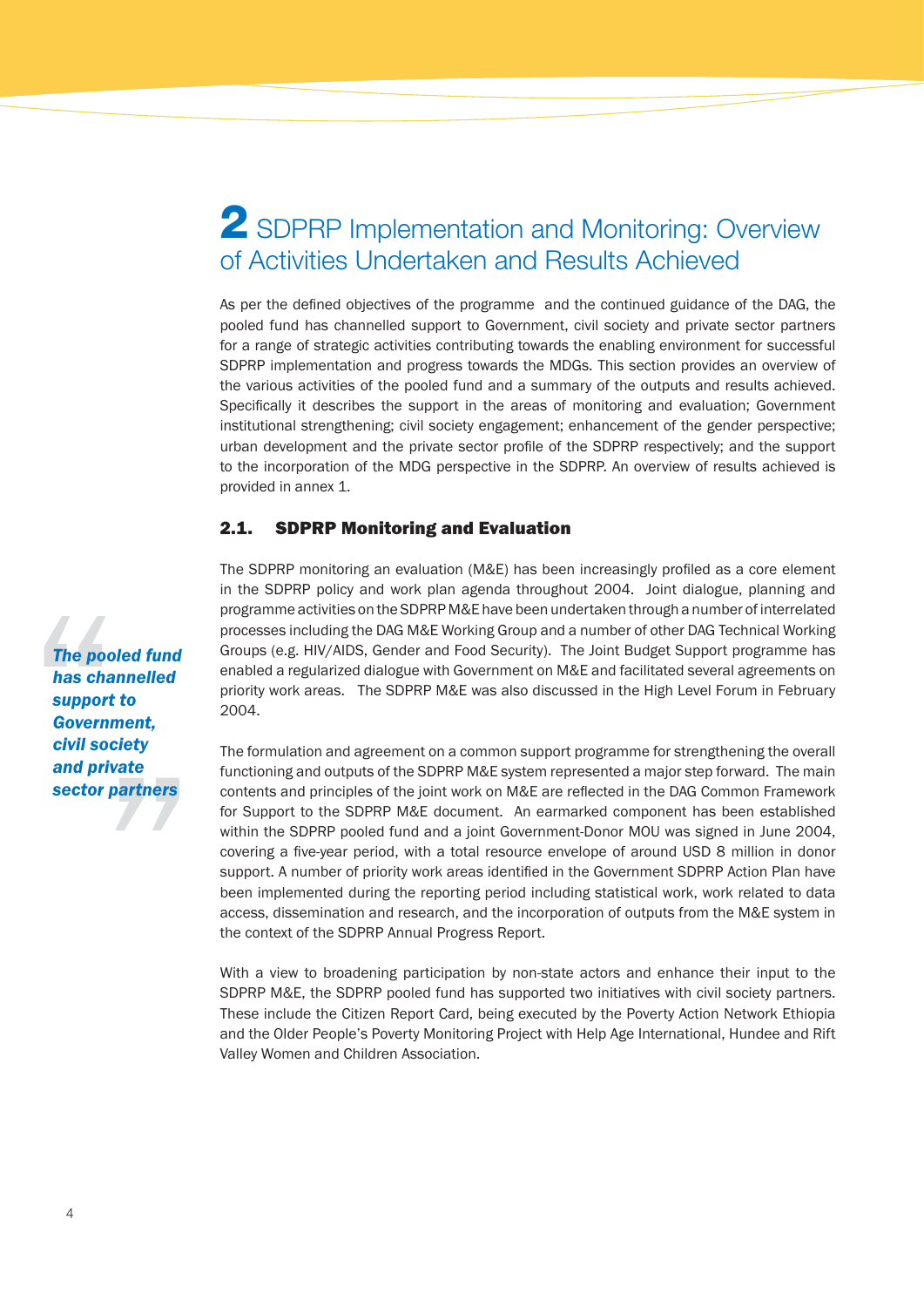#### *Support activities*

Statistical work, Central Statistical Authority (CSA): During the reporting period, support was provided for the implementation of the Welfare Monitoring Survey (WMS) and the Household Income Consumption and Expenditure Survey (HICES). Inputs included technical assistance for strengthening the survey instruments in response to the core set of indicators contained in the SDPRP policy matrix (done in partnership with the ILO Statistics Office) and; support for consultation with stakeholders (CSA Workshop in March 2004).

*Results*: The preparation phase for the WMS and HICES is completed with strengthened data instruments and training. Data collection for the WMS is completed and data is currently being processed. The first round of data collection for the HICES is also completed, while the second round is ongoing as of end December 2004.

Data and information management system development: An initial assessment for CSA was undertaken on the data and dissemination environment and to identify requirements and solutions (including capacity building). This exercise was completed as of end December 2004. The Welfare Monitoring Unit (WMU), MoFED has also initiated preparations for work on the development of an Information Management System and which is planned to interface with the CSA system. These initiatives are part of the MoFED/CSA proposal for strengthening data collection, analysis and data dissemination on poverty monitoring and the MDGs.

*Results*: The major output is a detailed implementation plan for the data and information management system development, which includes mechanisms for data archiving, data processing, database and dissemination (DEVINFO) and capacity building. In addition to a senior team of international experts financed through the pooled fund, CIDA has fielded a long term Statistics Canada Adviser to provide ongoing support for the implementation of the plan and to bolster current capacity limitations .

Citizen Report Card: This service delivery user assessment is being carried out on behalf of the Poverty Action Network Ethiopia (PAN/E) with technical support from the Public Affairs Foundation, India. The exercise focuses on citizens' rating of pro poor services across primary health and education, water, sanitation and agricultural services.

*Results*: Stakeholders and survey staff have been trained, the survey instrument and sampling framework have been designed and the data collection completed . Currently, the implementation is in the data cleaning and processing phase. It is expected that the data analysis and reporting will be finalized by end March 2005.

Older Person's Poverty Monitoring Project: This pilot initiative in monitoring and evaluation at the local level is being undertaken by HelpAge International, HUNDEE and Rift Valley Women's and Children's Organization. The first phase of the project has been completed in two woredas in Oromiya region.

*Results to date include*: the completion of awareness raising and training in the SDPRP and participatory monitoring methods; establishment of older people's poverty monitoring committees; identification and prioritization of community needs; and joint community and local government dialogue and planning forums (including public expenditure and budget planning). Progress reports are available from UNDP Ethiopia. See also box below.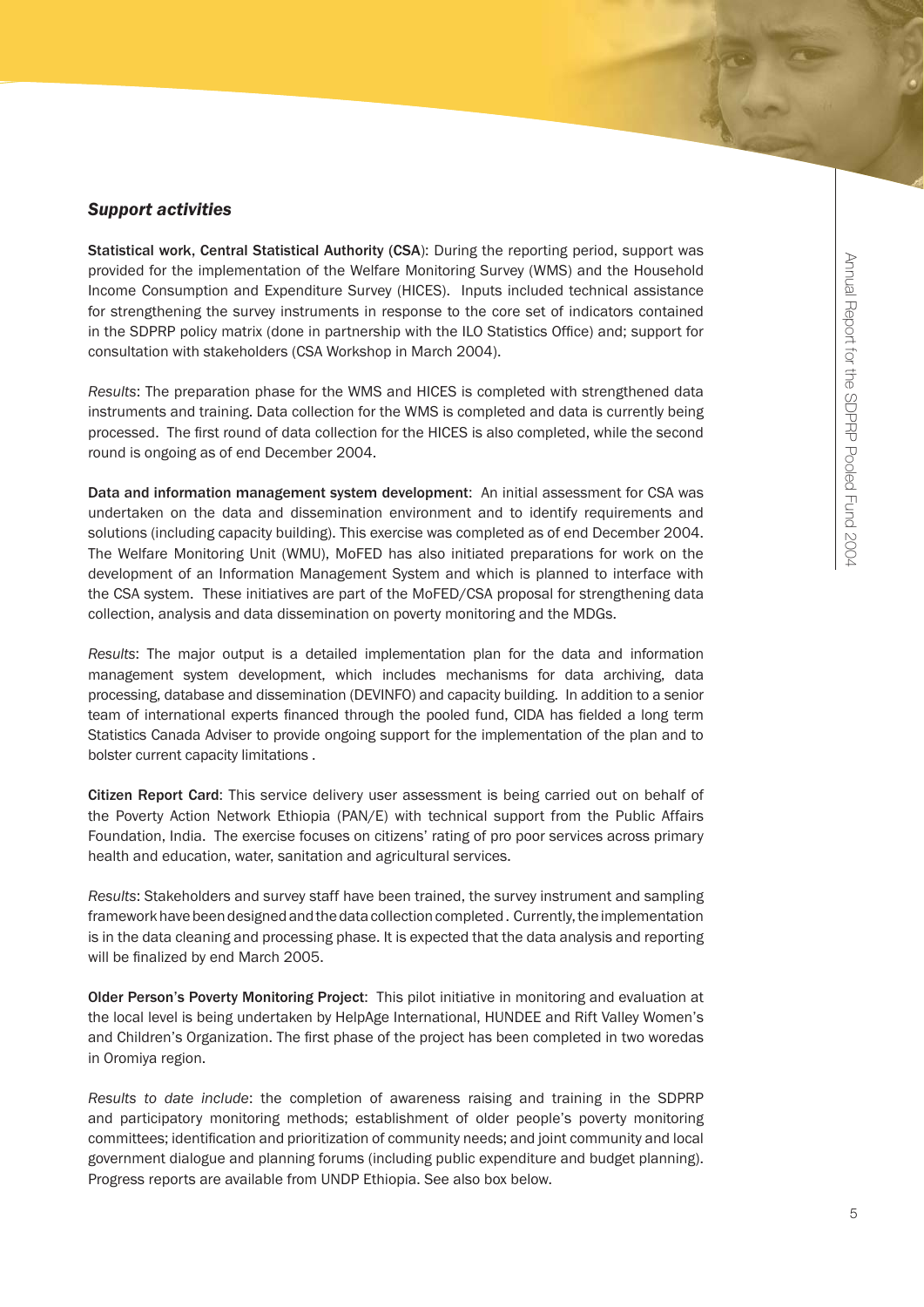#### A Community Initiative to Monitor the Poverty Reduction Strategy - Linking Traditional Institutions and the Modern Woreda Administration

Older Persons' Poverty Monitoring Project is a pilot initiative being undertaken by HelpAge International and two local NGOs, Hundee and Rift Valley Children and Women Development Association, to monitor the SDPRP at local level. It aims to address issues of planning and accountability at woreda level in the context of SDPRP. It will do so through a combination of service delivery monitoring by older people in selected Peasants' Associations and capacity building of woreda staff to involve citizens in planning and implementation of service delivery in a more participatory and accountable way. A fund for community-initiated projects, in cooperation with the woreda administrations, will provide the initial incentive for improved cooperation and practical experience of joint planning.

The initiative is an intersection between the roles of traditional institutions where older people command respect from community members and have important roles in the day-to-day affairs of the community, and the modern administrative structure. Though not yet completed, important lessons are already being drawn from the initiative. It has shown that local participation promotes effective resource utilization, enhances downward accountability and empowerment and that older people are good at representing the interest of their communities. It provides a useful case in popular community monitoring of local government.

Government Institutional Strengthening: A number of support activities have been undertaken to strengthen the institutional capacity with reference to the WMU, MOFED in its capacity as the SDPRP Secretariat. In particular, technical assistance has been provided for the formulation of the SDPRP Annual Progress Report 2003/04 (APR). Support has also been channelled for administrative and financial personnel and equipment purchase.

*Results*: timely preparation of the second SDPRP APR and overall assessment as a better quality product over the previous year.

#### 2.2. Civil Society Engagement in the SDPRP Implementation and Monitoring

Support to the engagement of civil society organisations (CSOs) and other non-state actors in the SDPRP implementation and monitoring has continued to be an agenda of the DAG and was reaffirmed in the DAG revitalization process in the last quarter of 2004. A number of initiatives, relating mainly to concretizing CSO inputs to the SDPRP M&E system have been initiated and implemented with support through the pooled fund . Reference is made to the Citizen Report Cards, implemented by the Poverty Action Network; and the Older Person's Poverty Monitoring Project, implemented by Help Age International, Hundee and Rift Valley Women and Children Association. The implementation of the regional SDPRP/MDG awareness raising and strategy planning workshops on behalf of the Poverty Action Network in partnership with regional Governments and the WMU, MOFED demonstrates another successful initiative to broaden and deepen participation.

*Results*: Four regional workshops conducted with strong involvement of regional governments and civil society networks. The workshops have served to mobilize interest in the SDPRP implementation at regional level and resulted in the establishment of joint government-civil society forums for follow up. See also results section under 3.1 on civil society monitoring initiatives.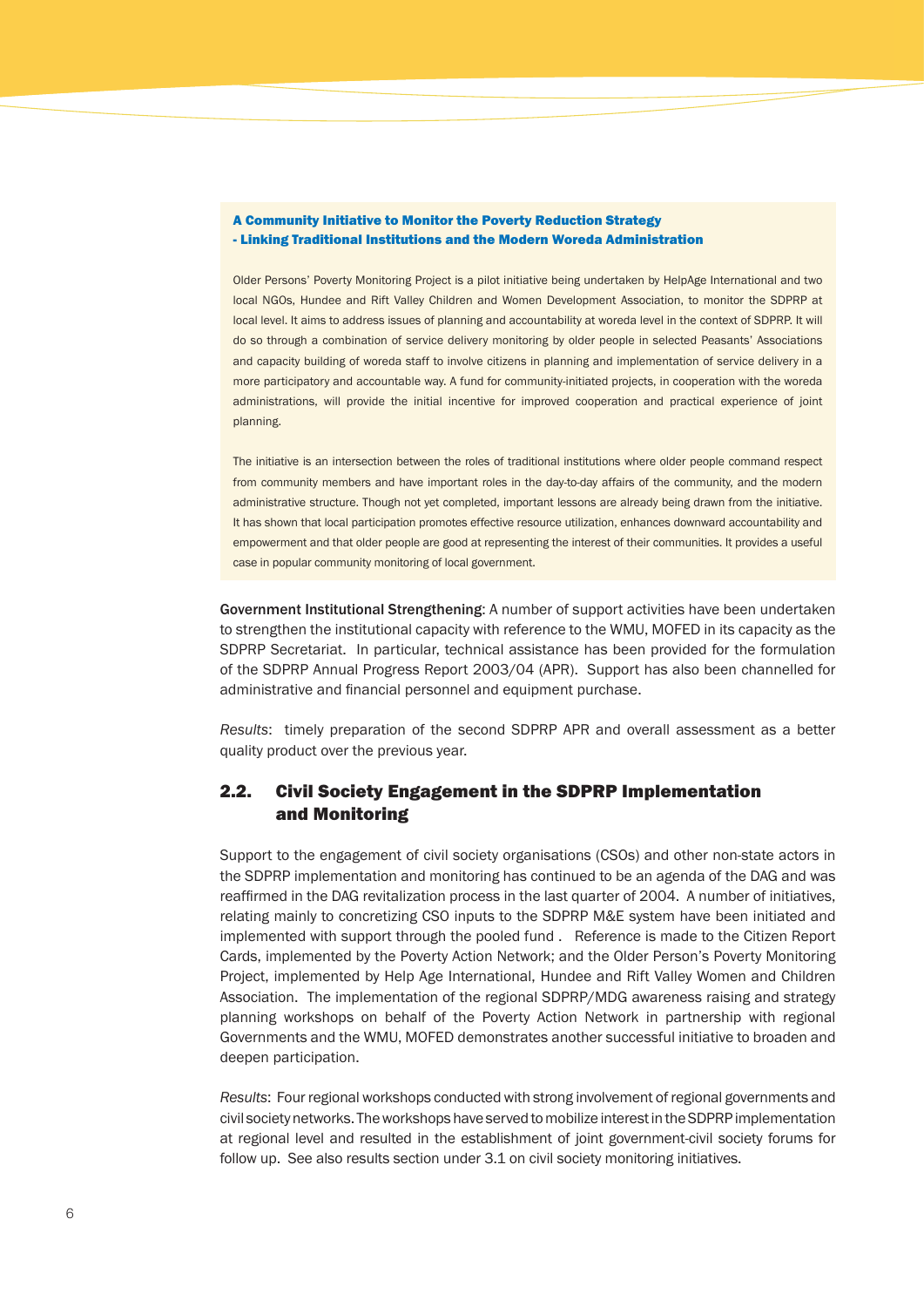#### 2.3. Mainstreaming of Gender Issues in the SDPRP

Throughout the reporting period, there has been an intensified focus on mainstreaming of gender issues into the SDPRP implementation and monitoring. Key processes include the joint budget support programme in support of the SDPRP, the SDPRP monitoring and evaluation work and the MDG Needs Assessment. The DAG has been closely engaged in this work in collaboration with the Joint Donor Group for Gender Equality, the Women's Affairs Office under the Prime Minister's Office and the Women's Affairs Department of MOFED. Two main initiatives: the formulation of the national action plan for gender equality and the gender budget analysis are being supported through the SDPRP pooled fund.

National Action Plan (NAP) for Gender Equality: The formulation was initialized in June 2004 with the set up of a steering committee and technical committee and the hiring of a consultancy team. Government commitment to the exercise is seen through the incorporation of the NAP formulation as an output target and indicator in the SDPRP policy matrix.

*Results*: A baseline study based on literature review has been undertaken and regional consultations have been conducted in five regions. The timeframe for NAP finalisation and approval by the Cabinet is set for end 2005.

Gender Budget Analysis: Related to the national action plan for gender equality, a gender budget analysis, specifically looking at education, health and agriculture in the federal accounts would be done.

*Results*: The team of international and national consultants was hired and a scoping exercise (with awareness raising and training component) completed in October 2004. The first draft of the gender budget analysis was completed and disseminated through a workshop held with Government in December 2004. The draft gender budget analysis is currently being reviewed internally and would consequently be revised and disseminated to a broader stakeholder group. It is expected that the results will feed into the budget formulation as well as the SDPRP Annual Progress Report.

#### 2.4. Urban Development

The main support activity for addressing the urban agenda in the SDPRP has been channelled through an earmarked component, financed by the Government of Italy. In particular, the analytical work for the secondary cities: urban poverty participatory action research initiative has been completed during the reporting period. The broad aims of this study are related to deepening the understanding of urban poverty in five participating municipalities and the formulation of municipal actions plans to address priority needs. The research adopted a balanced approach on urban poverty and also the potentials of urban centres as growth poles and implications for ruralurban relations. The participatory approach of the initiative relied on multi stakeholder dialogue and consultations with municipal governments, civil society, private sector and communities.

*Results*: The analytical work has produced in-depth urban profiles of the five participating municipalities, which are focused on urban governance, service delivery and empowerment, gender, environment and sanitation and local economic development. To complement the analytical work, five municipal actions plans have been formulated, consultations have been held and agreement is reached with partners. As a result of this process, multi stakeholder task forces, chaired by the respective municipality authorities, have been established to guide the implementation of the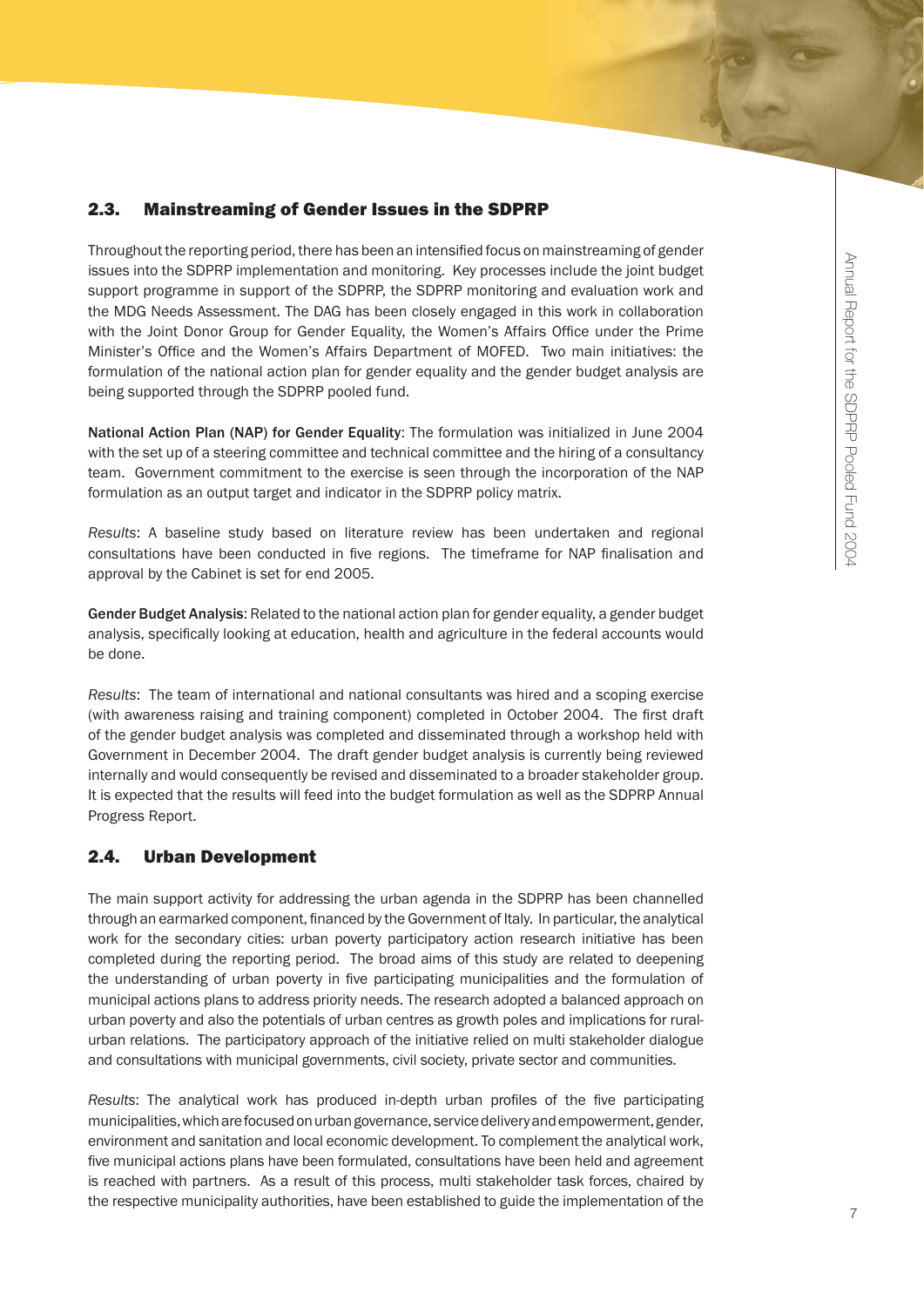action plans in each municipality. In addition to the municipal level focus, a national report has been prepared which captures the overall findings, give a comparative perspective and makes key recommendations. A national workshop to present the research findings, consolidate feedback and make recommendations for the next phase of implementation was held in May 2004 with federal government (Ministry of Federal Affairs), representatives of participating municipalities and donors.

*Future Work*: Implementation of the municipal action plans.

A proposal for facilitation and support has been drafted and shared with interested donors for their consideration.

#### 2.5. Private Sector

Study on high-value agricultural products. With earmarked support from Japan, product studies on high-value agricultural products have been undertaken in cooperation with the Dutch Centre for Promotion of Imports from Developing Countries (CBI). The studies were part of a wider set of product studies of potential export winners identified by the Ethiopian Export Promotion Agency's Integrated Institutional Export Development Programme (IIEPD). The IIEPD activities fit within the framework of the DTIS recommendations identified by the IF Technical Committee. The product studies were presented at a workshop at the Ministry of Trade and Industry (MoTI) on 3 February 2005.

Following an extensive consultation and validation process, MOTI finalized the "Action Plan for Prioritised Diagnostic Trade Integration Study (DTIS) Recommendations" at the end of 2004. MOTI has requested its development partners to contribute to making the prioritised recommendations a reality.

*Future Work*: Possibly channel coordinated donor support to the IF process through the pooled fund as per draft concept note .

#### 2.6. Incorporation of the long-term MDGs perspective in the SDPRP

The MDGs continue to provide the overarching framework for the longer-term outcomes of the medium term SDPRP. The MDG Needs Assessment has been a major area of the work, through sector specific analytical work on the core MDG indicators, assessment of capacity levels and policy environment and costing projections. A portion of the technical assistance to the sector ministries and the respective sector and thematic papers has been financed through the pooled fund.

*Results*: A series of eight sector studies has been prepared, discussed and finalized. A national workshop was conducted in November 2004 to present the draft reports and receive feedback. The DAG Thematic Working Groups reviewed the draft reports, with the aim of further enriching and deepening the analysis and its usefulness for SDPRP implementation. The synthesis report is being finalized in the first half of 2005.

*The MDGs continue to provide the overarching framework*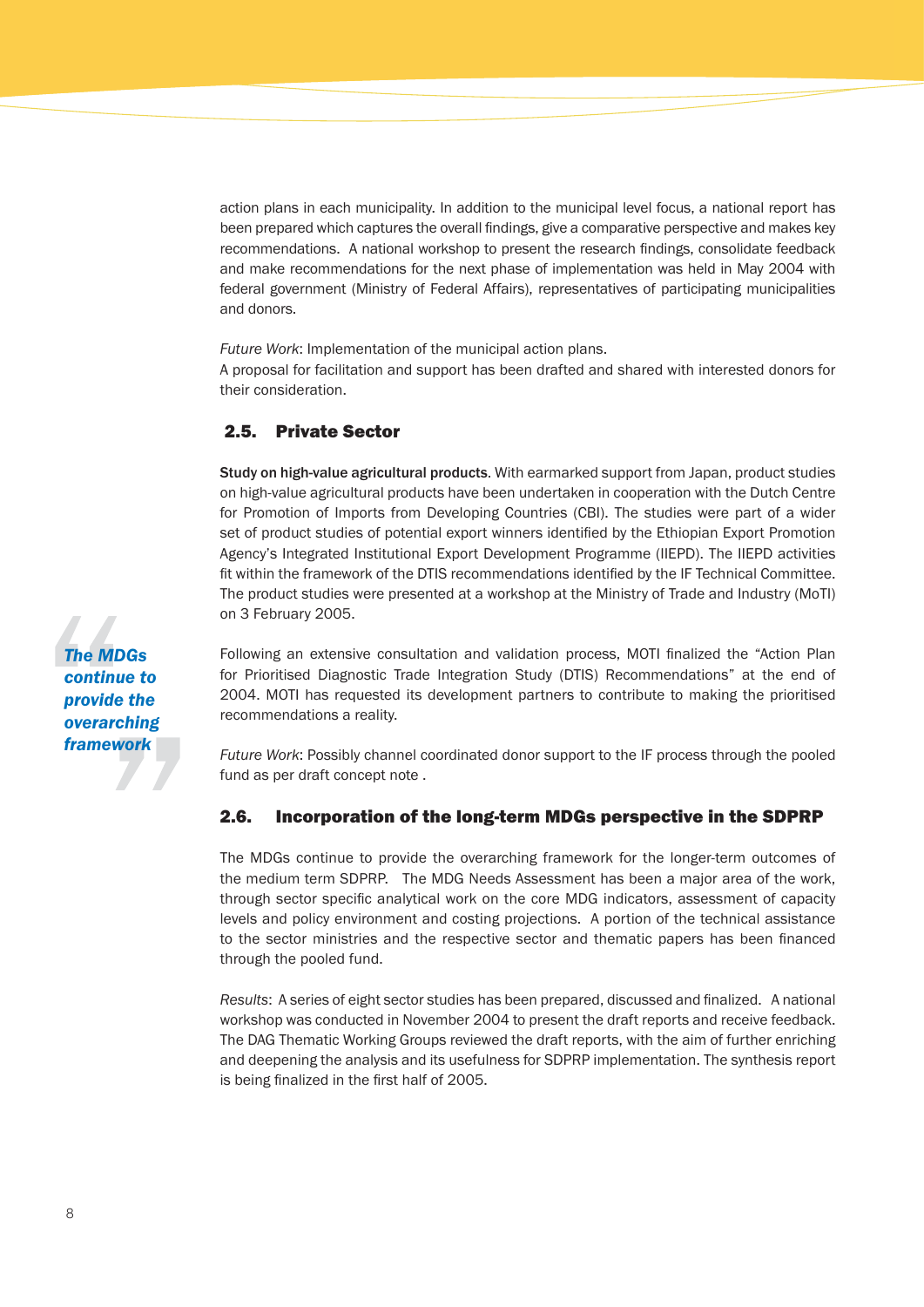## **3** Donor Coordination and the work of the DAG, Harmonisation and Government – Donor Partnership

#### 3.1. The work of the DAG and the DAG Secretariat

Work of the DAG. There continued to be a strong commitment and interest in the joint work through the DAG throughout the year. DAG provided the forum for briefings and interaction with high-level donor missions and with non-state stakeholders. DAG meetings also served as a preparatory function before the policy dialogue with Government. Among the key pieces of joint work coordinated through the DAG, is worth mentioning the consolidated input and interaction with the joint budget support missions in March and September. DAG also engaged in successful lobbying, communicating a joint message to donor capitals and Executive Directors in the World Bank and IMF, which contributed to the "topping up" of Ethiopia's debt relief with an additional USD 700 millions. The joint review of the second SDPRP annual progress report was initiated, while the report was released early 2005. A more detailed overview of the activities of the DAG during 2004 is provided in annex 2.

DAG Revitalization. In the autumn, work was initiated to revitalize the DAG structure. This resulted in establishment of a DAG Executive Committee, consisting of three bilaterals besides the DAG cochairs. Although much appreciation was expressed to the value of weekly meetings, it was agreed to change the frequency to monthly regular meetings, with additional ad-hoc meetings as required. It was also agreed that the DAG core group for SDPRP will be subsumed under the overall DAG. Moreover, work was initiated to further streamline the work of the DAG Thematic working groups and the relationships between the overall DAG and its technical working groups. The new DAG Excom met with the chairs of DAG TWGs and it was agreed to start with quarterly reports from 2005. The need for two-way communication was stressed and agreed.

DAG Secretariat. The work of the DAG is coordinated and facilitated through the DAG Secretariat in UNDP. The DAG Secretariat team is responsible for facilitating the programme of work, coordination of DAG meetings and workshops, and information management and dissemination. The DAG Secretariat serves as a main liaison with stakeholders, including Government, civil society, private sector, as well as UN and donor agencies. The DAG Secretariat functions as a de facto service unit for the donor community, facilitating dissemination of information and frequently interacting with donor missions. As it was recommended to strengthen the capacity of the DAG secretariat to handle the ever increasing portfolio of coordination and joint work through the pooled fund, two new positions were advertised in November and a full-time financial and administrative officer and a programme officer – poverty reduction are taking up duty in early 2005.

#### 3.2. Harmonisation and Alignment Around the SDPRP

Joint GOE- DAG Harmonisation Task Force: During 2004, efforts have been made to move one step ahead from harmonisation commitment towards action and realized results. The Joint Governmentdonor task force was revitalized in January 2004 and new donor representatives were nominated, including Canada, DFID, Ireland, Sweden and USAID, increasing the number of donor representatives from three to five. The DAG co-chairs serve as facilitators. The task force provided updates in the DAG meetings and harmonisation was also a regular item in the High Level Forum meetings.

*Results*: Work progressed well on the harmonisation action plan formulation, also thanks to a staff secondment from CIDA. A first draft was presented to the third High Level Forum in May 2004.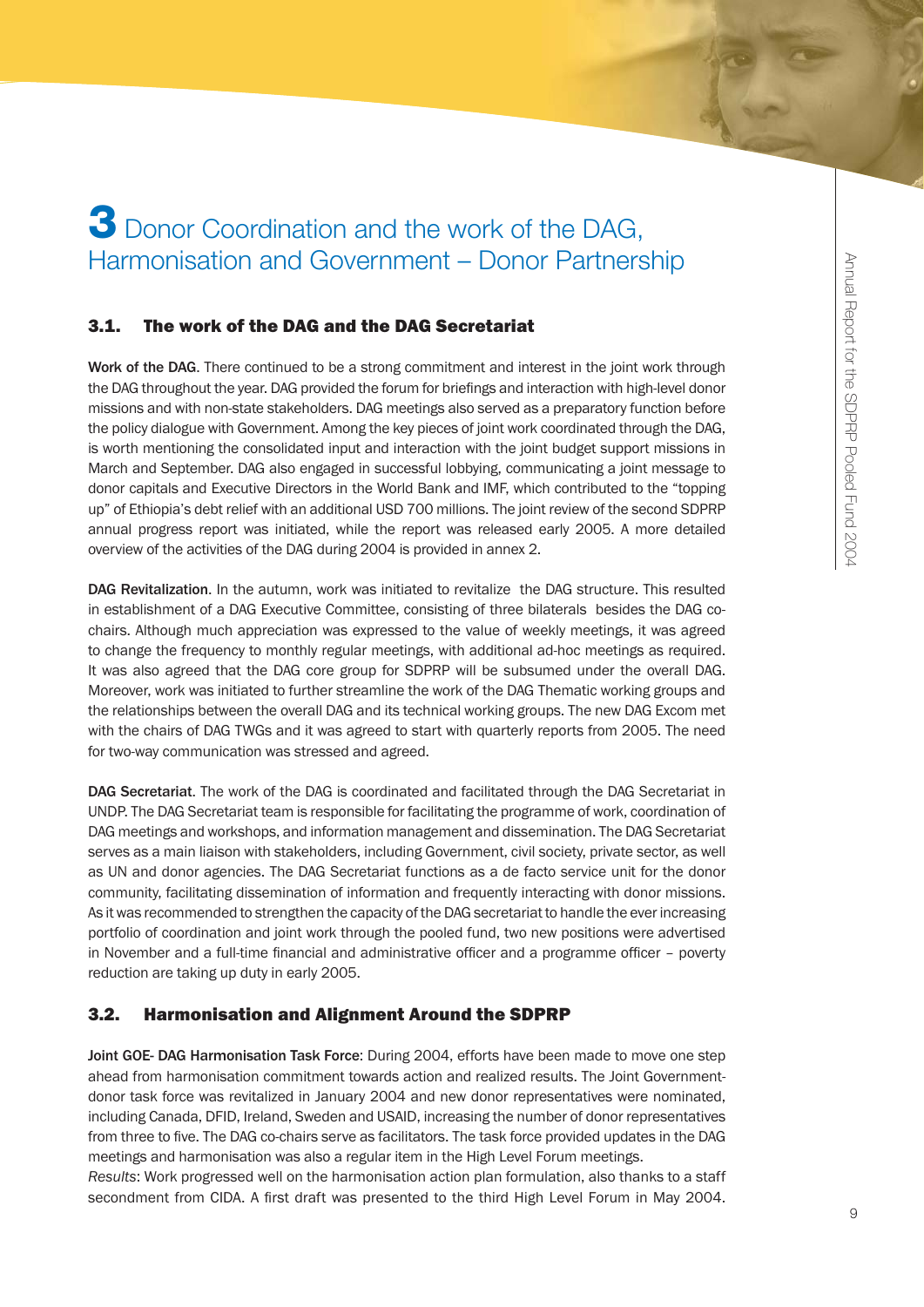This draft was enriched with joint comments from the DAG and finalised following the fourth HLF at the end of the year. A joint MOU was drafted and would be finalised for signature incorporating elements from the Paris declaration in early 2005. The harmonisation task force has also played a useful role in the follow-up on the partnership architecture.

International Harmonisation Pilot. As an OECD-DAC pilot country Ethiopia participated in the OECD-DAC survey on progress in harmonisation. A full-day DAG harmonisation workshop was organised in April on the occasion of the field-testing mission. In conjunction with the OECD-DAC survey, SPA also did a survey on harmonisation of budget support. The response rate and engagement was very good. Ethiopia also participated in the regional harmonisation workshop in Tanzania in November and provided briefings and valuable contributions as well as benefiting from it as a valuable learning event.

*Results:* The findings of the harmonisation survey and the recommendations from the regional forum will feed into the Paris high-level forum on harmonisation in February 2005, informing the international harmonisation agenda, as well as serving to inform the implementation at the country level.

*Future Work*: Support implementation of the country-level harmonisation action plan and the Rome & Paris declarations through the further sensitization of relevant Government and donors, facilitation of harmonised donor actions, support to workshop discussions and harmonisation activities as required.

#### 3.3. Enhancing Government-Donor Policy Dialogue

The partnership architecture with Government was further implemented in the course of the year and the policy dialogue is gradually enhancing. Three high-level forum meetings were conducted in February, May and December. In the May meeting agreement was reached on nine joint GOE-DAG sectoral and thematic groups . Progress varies from group to group, but several of them have revisited their TORs in the course of the year, laying the foundation for enhanced functioning. The operationalization of the secretariat was pursued with a technical advisory position being advertised through local and international channels. A joint Government-donor recruitment panel conducted the selection process and the technical advisor, who is financed over the pooled fund, entered on duty in October.

*Future Work*: Facilitate a deepening of the policy dialogue through the partnership architecture, through more attention to the functioning of the joint sectoral/thematic groups as well as consolidation of the High Level Forums. Provide financial support and technical backstopping for the Secretariat in MOFED, including the establishment of good mechanisms for information sharing.

#### Moving Towards Harmonisation and Alignment – the Ethiopian approach

*(Excerpt from the OECD-DAC survey on harmonisation and alignment)*

"The Ethiopian Consultative Group Meeting in December 2002 led to a striking level of agreement between the government and donors about the need for enhanced dialogue structures. It was agreed that the PRSP offers opportunities for both to work from a common platform, although with different obligations: the government will lead while donors support. The PRSP presents the possibility for each party to hold each other accountable for meeting their obligations. The basic model for Ethiopia comprises: (i) high-level government-donor forum (HLF); (ii) subsidiary joint groups covering sectors and process; and (iii) a permanent secretariat. The HLF will be the key structure for enabling mutual accountability and better policy dialogue, held via quarterly meetings and aiming to take an overall view and to facilitate ongoing government-donor dialogue with its agenda structured around three sessions: PRSP implementation, harmonisation and policy discussion. "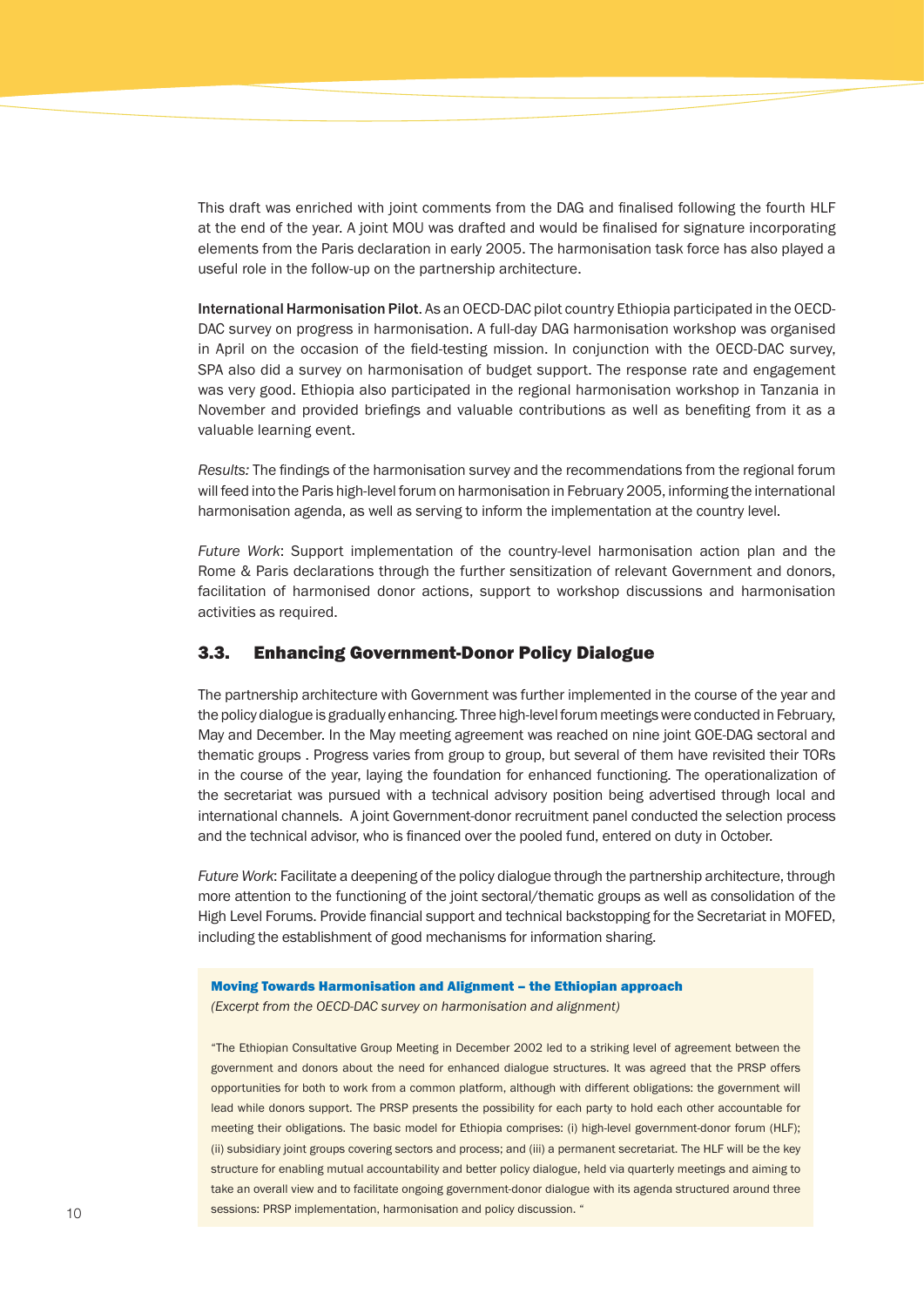## **4** Emerging Areas for Future Work

As a rolling instrument, the SDPRP pooled fund has increasingly broadened its programming areas and related support activities. The current formulation of the SDPRPII offers a strategic entry point for expanding and deepening the partnerships with Government (federal and regional levels), non-state actors and parliamentarians. A number of emerging areas for potential future work are suggested inter alias as follows:

- 4.1. Education Pooled Support Programme: At the request of the DAG Thematic Working Group on Education, an earmarked component has been established within the SDPRP pooled fund in support of strategic upstream activities for the Education Sector Development Programme (ESDP). A framework has been developed and agreed and to date funds have been committed by the Netherlands, DFID and DCI. A work plan is currently under preparation and it is expected that activities will be initiated in early 2005, particularly in support of the annual education joint review mission.
- 4.2. Integrated Framework Process: As indicated in 3.6, the Ministry of Trade and Industry has requested coordinated donor support to implement the action plan following from the diagnostic trade integration study. A concept note for DAG support proposes to look at channelling support aimed at building and strengthening human, institutional and policy capacity in Ethiopia for effective participation in multilateral and other international trade negotiations, and for formulating and implementing trade and related policies to achieve poverty reduction and higher levels of human development.
- 4.3. Evaluating the Impact of SDPRP Related Policies: Recent discussions amongst Government and donors have identified the need to take up evaluation work to assess the impact of policies on development and growth. In particular, the Ethiopian Development Research Institute (EDRI) is preparing a proposal on macro modelling, which will be submitted to the pooled fund. As a next step, discussions will be held with EDRI and interested donors.
- 4.4. Strengthening MOFED Capacity: Dialogue has been initiated with MOFED on capacity gaps and prioritized requirements within the Ministry. MOFED submitted a preliminary request for assistance for DAG consideration in November 2004. This request is being further refined, including through the development of TORs for the proposed technical assistance inputs. The pooled fund is being considered as an appropriate financing instrument.
- 4.5. Broadening Participation and Empowerment: The SDPRPII formulation offers an opportunity to build on the progress made and to deepen and broaden participation by non-state actors and parliamentarians. In this context, expanding partnerships and facilitating innovative and strategic interventions have strong potential as programme activities. However, capacity constraints and existing mechanisms for channelling support to stakeholders could benefit from a more intensified, strategic and systematized approach. With a view to developing a strengthened operational environment, a draft framework for a Challenge Fund was prepared and disseminated for feedback from donors. In addition, a national programme officer has been recruited to the DAG Secretariat/UNDP to facilitate the pooled fund operationalization, including support to non-state stakeholders.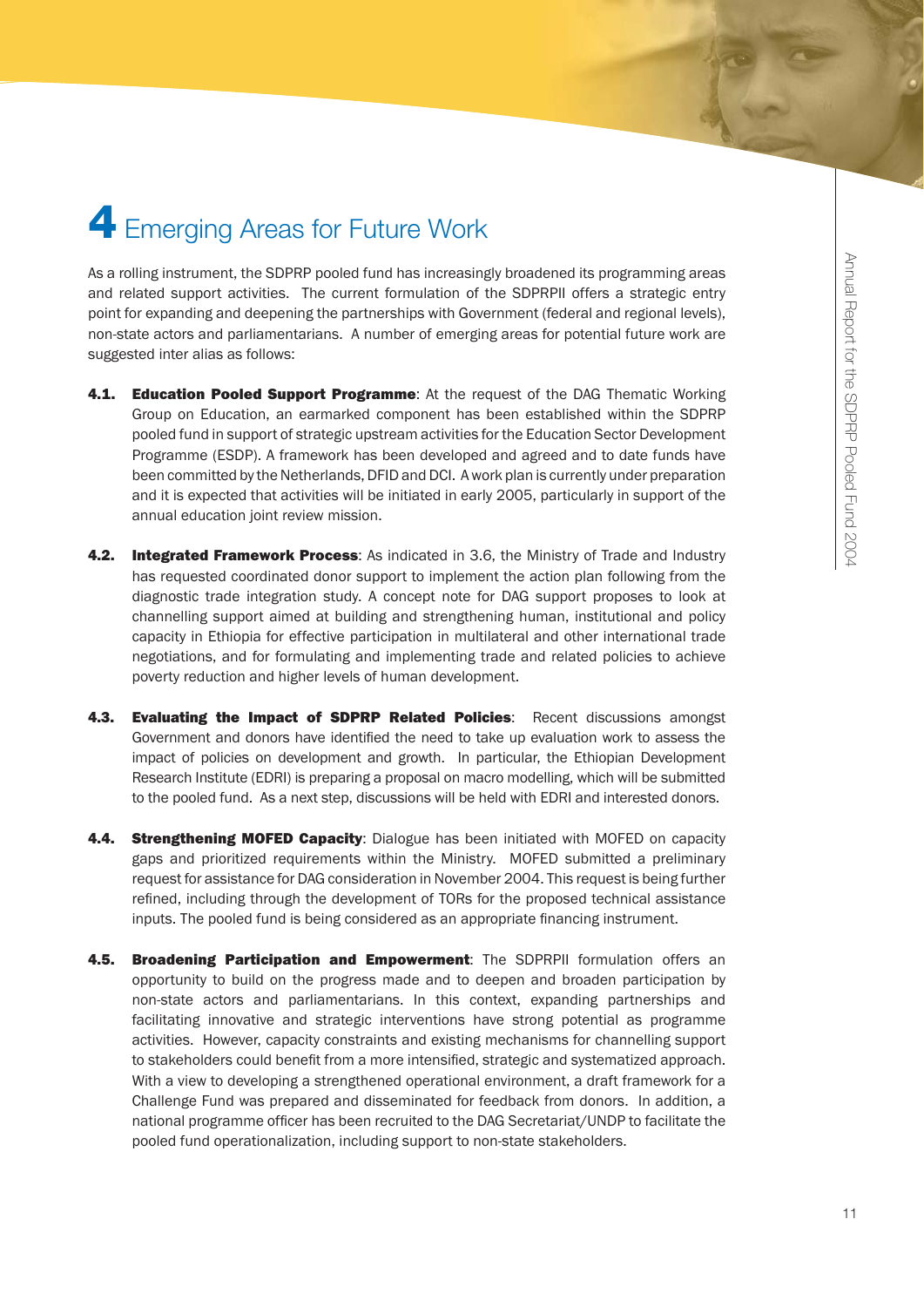## **5** Challenges and Lessons Learned

The second year of the SDPRP implementation has resulted in progress across a number of areas as described above. However, remaining constraints in the policy framework, implementation capacities and limited financial resources continue to delay the progress towards the full implementation of the SDPRP and progress towards the MDGs.

- Government-Donor Policy Dialogue: Attempts have been made to have an open and regularized dialogue on governance issues as well as the rural economic development. There is a recognized need to continue the dialogue on the pre-requisites to growth and poverty reduction and innovative ways forward.
- **SDPRP M&E:** Progress has been made, but more work remains on strengthening overall institutional coordination and capacity levels, particularly within the WMU, MOFED. As more disaggregated data is available, another challenge would be to ensure closing of the circle, that findings feed into policy making and budget processes.
- Budgeting process, Joint Budget Support etc.: As budget support increases, there is a need for more clarity on the block grants to the woreda level. The joint budget and aid review will follow the budget process closely. The early lessons from the gender budgeting exercise should also be mainstreamed. Moreover, it would be important to ensure the predictability of budget support.
- Regional and local planning. In the context of the SDPRPII, it is hoped that the regions would actively engage in adoption of the framework in their strategic planning and budgeting processes. The challenges associated with information, dissemination, awareness and capacity will need to be addressed as a first step. However, the lessons from the PAN/E regional workshops indicate that there is a strong interest and commitment at the local levels to take up the SDPRP implementation and monitoring. Furthermore, there have been positive experiences with the cooperation between PAN/E and regional governments. Building on this constructive approach, there is a need to take this pilot initiative to the other regions and if possible also establish more institutionalized interaction and dialogue.
- Local level capacity: The devolution of power to the woreda level was consolidated in the current year, but there are still multiple challenges, particularly related to the capacity at the local level. A large number of woreda posts are vacant, which will likely impact negatively on service delivery.
- Implementation of the Harmonisation Action Plan: A country level harmonisation agenda has been formulated as a living document. The move into action will require the efforts of both donors and government and more clarity on the status of Government systems would be required.
- **SDPRPII and MDGs:** It will be important to ensure a broad based consultation to secure buy-in and support from national non-state actors and the international donor community. Drawing lessons from the first SDPRP and on insights from the monitoring and evaluation. The ODA trends have increased over the last few years and openness and responsiveness of Government is critical to continue on that path.

*DAG continues to provide strategic direction and guidance for the programming of the pooled fund*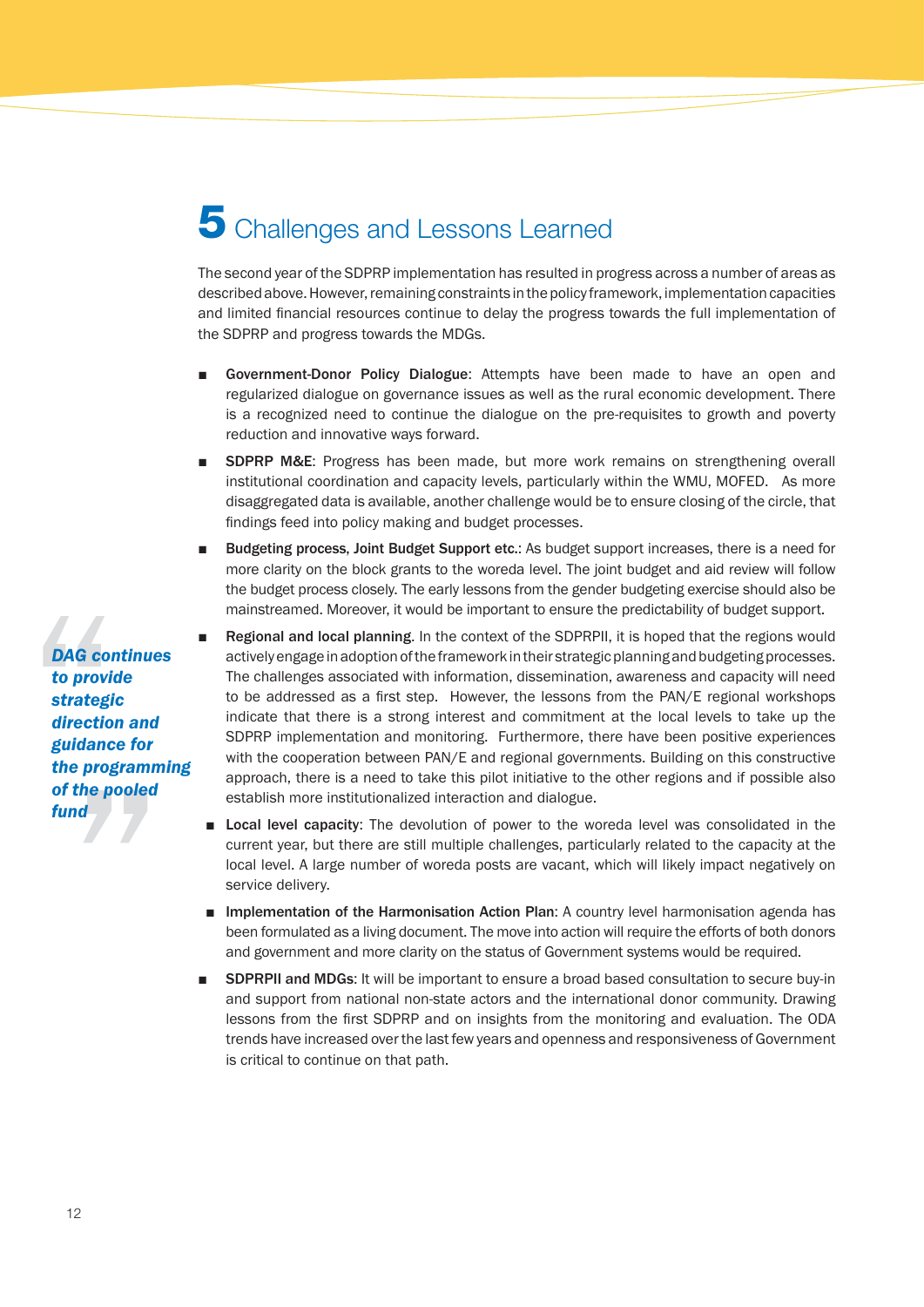## **6** Management of the Pooled Fund

The pooled fund for DAG support to the SDPRP process in Ethiopia is managed by UNDP Ethiopia through direct execution. The DAG continues to have the lead role in providing strategic direction and guidance for the programming of the pooled fund, as well as continuously monitoring the implementation.

The DAG Secretariat housed in UNDP takes care of the day-to-day management of the pooled fund in close collaboration with Government counterparts, civil society and DAG members and under the overall supervision of the UNDP Resident Representative and DAG co-chair. As the scope and size of the pooled fund keeps on growing, a full-time financial and administrative officer has been recruited to the DAG secretariat, in line with the DAG recommendation to further strengthen the secretariat function. This will enable a close follow-up and technical backstopping of new implementing partners, including the Central Statistical Authority, Women Affairs' Office and the Poverty Action Network Ethiopia.

UNDP globally launched a new web-based integrated management solution in January 2004, which will enhance the management of the pooled fund. Named Atlas, (Peoplesoft) it provides new functions in terms of real time information, custom made reports and management opportunities. It will also enable results based budgeting and reporting and possibility to interface directly with implementing partners. While 2004 was a transition year between the previous and new system, it is expected that the full benefits would be reaped in 2005.

# **7** Financial Status

For the year 2004, total expenditures from the pooled fund amounted to USD 2,988,849. Of this the larger part, USD 2,315,378 has been advanced to the Central Statistical Authority and the Welfare Monitoring Unit in MOFED for the new component on SDPRP monitoring and evaluation with earmarked funds. Further details are found in the expenditure report below.

As seen from the overview of donor contributions below, new signed donor contribution agreements for 2004-2007 amount to USD 6,866,498. Of this amount, the larger share, USD 4,624,328 is earmarked for the work with CSA/WMU on monitoring and evaluation, which will be running until 2008. USD 1,004,808 is earmarked for the new component in support of donor coordination around the education sector development programme, USD 184,062 for the work on gender and USD 70,350 for the work on private sector.

Total revenue available for 2005-2007 is 4,591,959. In terms of future financing needs, there are still some financing gaps. For the M&E component, donors have committed to mobilize a total of USD 8.04 million over the period. Euro 1 million is in the pipeline from the European Commission, leaving a remaining financing gap of around USD 2.1 million.

The draft concept note for coordinated support to the integrated framework process estimates financing requirements to around USD 1.5 million. Additional resources would also be required should the DAG decide to channel funds for technical assistance in MOFED through the pooled fund.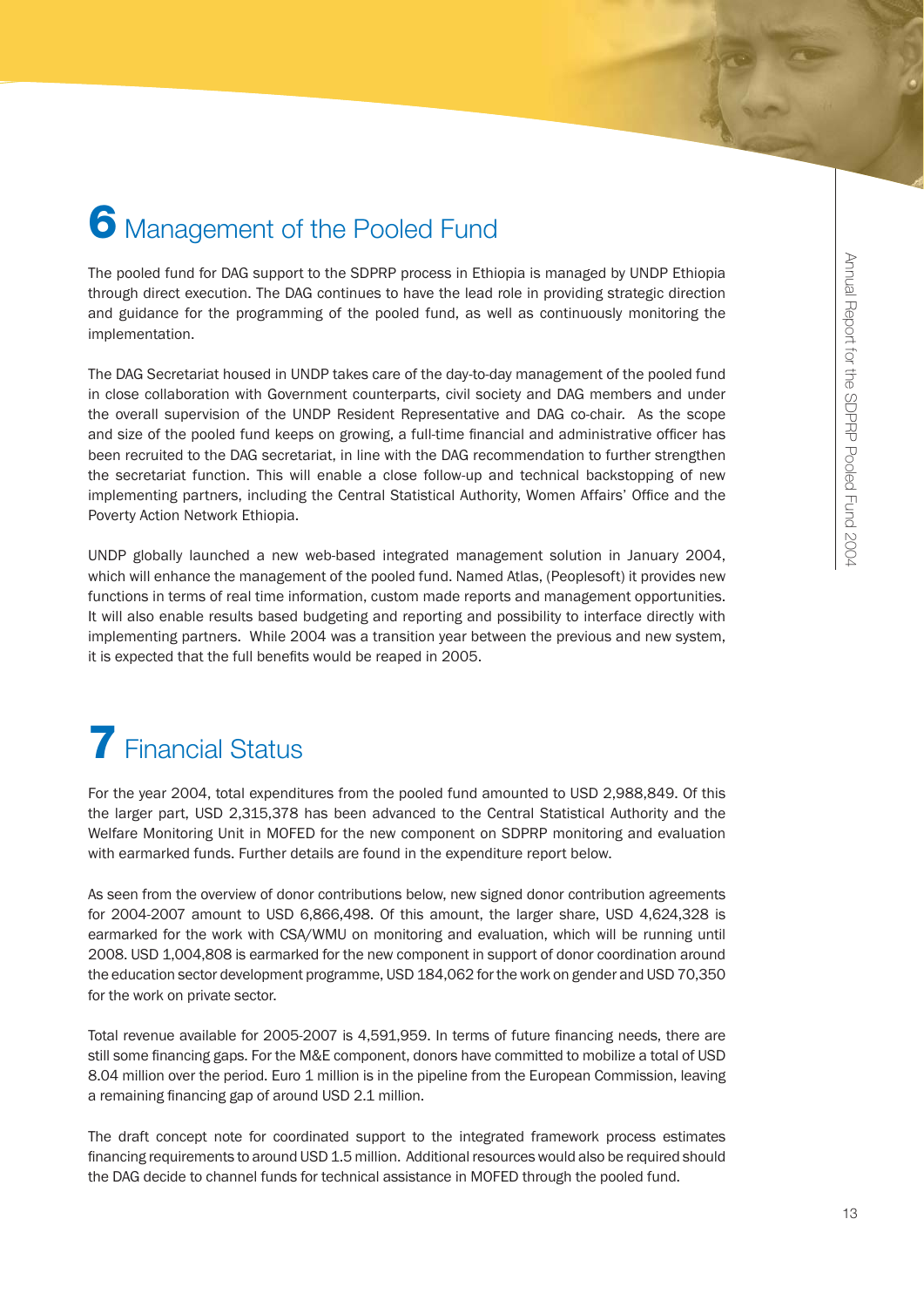8 Overview of Donor Contributions and Expenditures by Activity

Preliminary Information as of 11 April, 2005

#### SUMMARY OF DONOR CONTRIBUTIONS

|                                |                           | (USD)<br><b>Estimated Future Revenues</b> |            |           |           |              |
|--------------------------------|---------------------------|-------------------------------------------|------------|-----------|-----------|--------------|
| Output                         | Donor                     | 2004                                      | 2005       | 2006      | 2007      | <b>Total</b> |
|                                | Netherlands               | 122,830                                   | € 100,000  |           |           |              |
|                                | Norway                    | 102,041                                   | kr 700,000 |           |           |              |
| 12462                          | Ireland                   | 148,333                                   |            |           |           |              |
| General<br>pooled              | Ireland                   | 253,943                                   |            |           |           |              |
| fund                           | Austria                   | 50,000                                    |            |           |           |              |
|                                | Canada                    |                                           | \$64,324   |           |           |              |
|                                | Sub total - General       | \$677,147                                 | \$305,802  |           |           | \$982,949    |
|                                | Netherlands               | 37,500                                    | \$12,500   |           |           |              |
|                                | Canada                    | 34,260                                    |            |           |           |              |
| Gender                         | Ireland                   | 34,867                                    |            |           |           |              |
|                                | Sweden                    | 64,935                                    |            |           |           |              |
|                                | <b>Sub total - Gender</b> | \$171,562                                 | \$12,500   |           |           | \$184,062    |
|                                | <b>DFID</b>               | 1,821,500                                 | £250,000   | £250,000  |           |              |
|                                | <b>USAID</b>              | 500,000                                   |            |           |           |              |
| 36147<br>M&E                   | <b>CIDA</b>               | 89,717                                    |            |           |           |              |
|                                | Ireland                   | 1,269,715                                 |            |           |           |              |
|                                | Sub total - M&E           | \$3,680,932                               | \$471,698  | \$471,698 |           | \$4,624,328  |
| 38877                          | Japan                     | 28,140                                    | \$42,210   |           |           |              |
| <b>Private Sector</b>          | Sub total - PSD           | \$28,140                                  | \$42,210   |           |           | \$70,350     |
|                                | <b>DFID</b>               | 113,208                                   | £60,000    |           |           |              |
|                                | <b>Netherlands</b>        | 67,330                                    | € 150,000  | € 100,000 | € 100,000 |              |
| 41179<br><b>ESDP</b>           | Ireland                   | 132,626                                   |            |           |           |              |
|                                | <b>UNESCO</b>             |                                           | \$5,000    |           |           |              |
|                                | Sub total - ESDP          | \$313,164                                 | \$314,286  | \$188,679 | \$188,679 | \$1,004,808  |
| Additional contributions (USD) |                           | 4,870,945                                 | 1,146,497  | 660,377   | 188,679   | 6,866,498    |

#### SUMMARY OF CONTRIBUTIONS AND EXPENDITURES BY COMPONENT

|                       | <b>Balance from 2003</b> | <b>Additional Contributions</b> | <b>Expenditures in 2004</b> | <b>Available</b> |
|-----------------------|--------------------------|---------------------------------|-----------------------------|------------------|
| SDPRP general         | 714.311                  | 982.949                         | 497,837                     | 1,199,423        |
| Gender                |                          | 184.062                         | 147.287                     | 36,775           |
| M&E                   |                          | 4,624,328                       | 2,315,378                   | 2,308,950        |
| <b>Private Sector</b> |                          | 70,350                          | 28.347                      | 42,003           |
| <b>ESDP</b>           |                          | 1,004,808                       |                             | 1,004,808        |
| <b>Total</b>          | 714,311                  | 6,866,498                       | 2,988,849                   | 4,591,959        |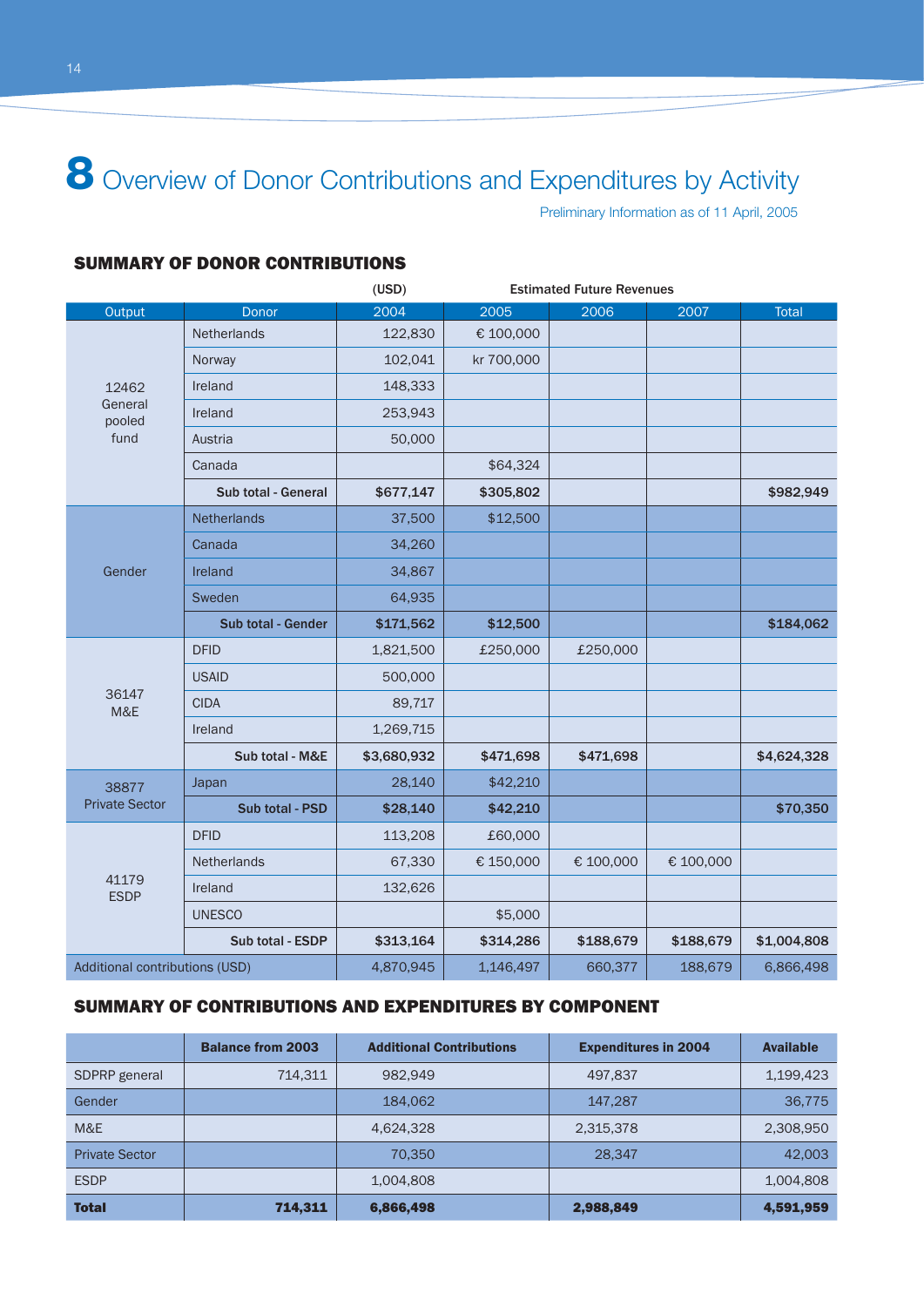## Summary of 2004 Expenditures by Activity

### Overall SDPRP Implementation (12462)

| <b>Description</b>                                              | <b>Expenditure (USD)</b> |
|-----------------------------------------------------------------|--------------------------|
| <b>Activity 1. Institutional Strengthening and Coordination</b> |                          |
| <b>DAG Facilitator</b>                                          | 90,000                   |
| International consultants                                       | 27,933                   |
| <b>Local Consultants</b>                                        | 12,362                   |
| Travel & DSA (local & international)                            | 16,731                   |
| Equipment & Furniture                                           | 3,595                    |
| DAG Meeting costs and DAG Secretariat supplies                  | 12,250                   |
| Sub-total                                                       | 162,872                  |
| <b>Activity 2. Harmonisation</b>                                |                          |
| DAG Facilitator - Harmonisation                                 | 25,611                   |
| <b>Technical Advisor Secretariat MOFED</b>                      | 32,355                   |
| Travel & DSA                                                    | 882                      |
| Equipment & Furniture                                           | 3,341                    |
| <b>Miscellaneous</b>                                            | 266                      |
| Sub-total                                                       | 62,455                   |
| <b>Activity 3. MDG Needs Assessment</b>                         |                          |
| <b>Team of Local consultants</b>                                | 33,670                   |
| <b>International Consultants</b>                                | 6,160                    |
| Travel & DSA                                                    | 1,641                    |
| Sub-total                                                       | 41,471                   |
| <b>Activity 4. Urban Poverty Action Research</b>                |                          |
| Travel & DSA                                                    | 15,661                   |
| International Consultants                                       | 5,000                    |
| <b>Local Consultants</b>                                        | 149,772                  |
| <b>Miscellaneous</b>                                            | 1,669                    |
| Sub-total                                                       | 172,102                  |
| <b>Activity 5. Civil Society Engagement</b>                     |                          |
| Older Peoples' Service Monitoring Initiative (Helpage)          | 29,349                   |
| Technical Assistance for Citizen Report Card (PAN/E)            | 5,881                    |
| Sub-total                                                       | 35,230                   |
| <b>Activity 6. National Action Plan for Gender Equity</b>       |                          |
| National consultants                                            | 60,000                   |
| <b>Travel and DSA</b>                                           | 12,130                   |
| Workshops (advance)                                             | 40,000                   |
| Sub-total                                                       | 112,130                  |
| <b>Activity 7. Gender Budget Analysis</b>                       |                          |
| <b>International Consultant</b>                                 | 7,008                    |
| <b>Local Consultant</b>                                         | 2,354                    |
| Travel & DSA                                                    | 18,645                   |
| <b>Miscellaneous</b>                                            | 136                      |
| Sub-total                                                       | 28,143                   |
| Service Fee                                                     | 30,720                   |
| <b>Grand Total Output 1</b>                                     | 645,124                  |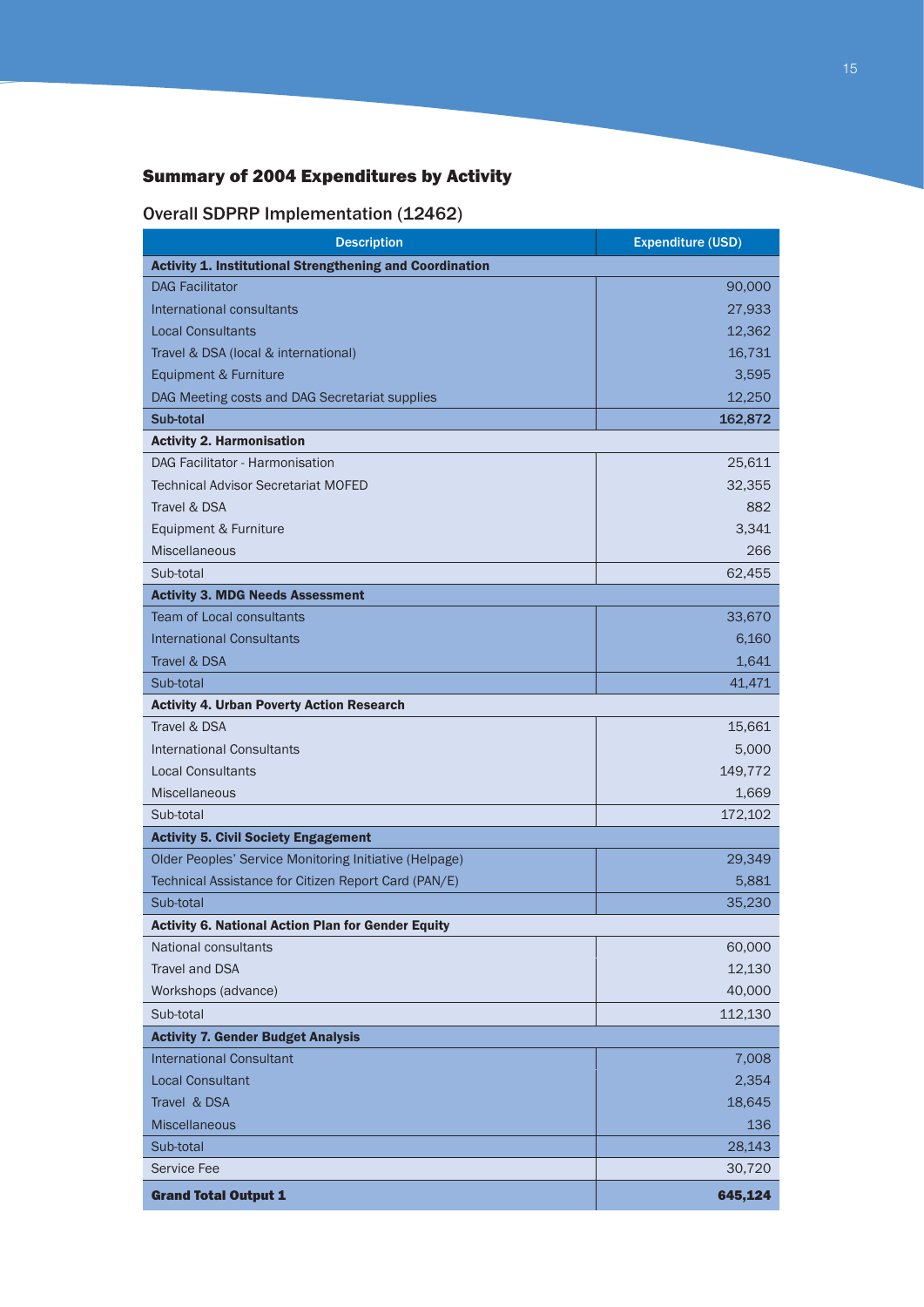#### SDPRP M&E (36147)

| <b>Description</b>                                                   | <b>Expenditure</b><br>(USD) |  |  |  |
|----------------------------------------------------------------------|-----------------------------|--|--|--|
| <b>Activity 1. Institutional Strengthening (WMU)</b>                 |                             |  |  |  |
| <b>International Consultant (APR)</b>                                | 5,046                       |  |  |  |
| <b>Travel</b>                                                        | 6,420                       |  |  |  |
| Training & workshops                                                 | 4,000                       |  |  |  |
| Equipment & Furniture                                                | 20,581                      |  |  |  |
| Support for local personnel                                          | 8,829                       |  |  |  |
| Sub-total                                                            | 44,876                      |  |  |  |
| <b>Activity 2. Statistical Work (Central Statistical Authority)</b>  |                             |  |  |  |
| Field Work (Advanced to woreda for survey activities)                | 1,872,062                   |  |  |  |
| Operation & Equipment Maintenance                                    | 107,711                     |  |  |  |
| <b>Training</b>                                                      | 5,802                       |  |  |  |
| Equipment                                                            | 83,403                      |  |  |  |
| <b>Miscellaneous</b>                                                 | 189                         |  |  |  |
| Sub-total                                                            | 2,069,166                   |  |  |  |
| <b>Activity 3. Data Management and Information Systems (CSA+WMU)</b> |                             |  |  |  |
| <b>International Consultants</b>                                     | 2,612                       |  |  |  |
| Local Consultant (WMU)                                               | 1,200                       |  |  |  |
| Remaining balance to be reallocated*                                 | 87,268                      |  |  |  |
| Sub-total                                                            | 91,080                      |  |  |  |
| <b>Service Fee</b>                                                   | 110,256                     |  |  |  |
| <b>Grand Total Output 2</b>                                          | 2,315,378                   |  |  |  |

\*Funds initially allocated to WMU for the APR, but unused.

## SDPRP Agenda on PSD & Trade (38877)

| <b>Description</b>                                                  | Expenditure<br>(USD) |  |  |  |
|---------------------------------------------------------------------|----------------------|--|--|--|
| <b>Activity 1. Analytical Work High-Value Agricultural Products</b> |                      |  |  |  |
| International consultant                                            | 26,463               |  |  |  |
| Sub-Total                                                           | 26,463               |  |  |  |
| Activity 2. Facilitation of DAG/GOE Dialogue on Trade & PSD         |                      |  |  |  |
| International consultant                                            | 416                  |  |  |  |
| <b>Miscellaneous</b>                                                | 144                  |  |  |  |
| Sub-Total                                                           | 560                  |  |  |  |
| <b>Service Fee</b>                                                  | 1,351                |  |  |  |
| <b>Grand Total Output 3</b>                                         | 28,374               |  |  |  |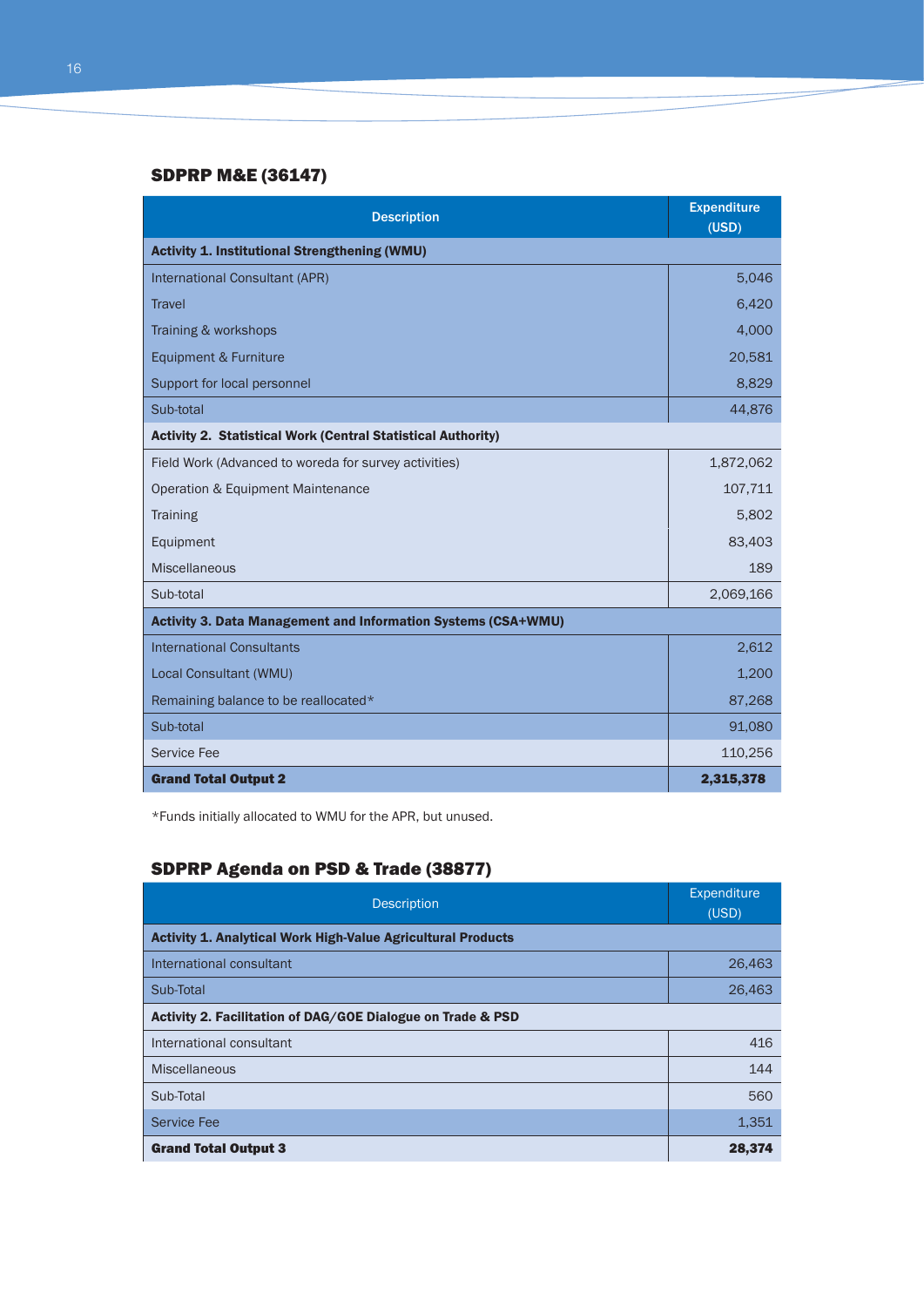# **9** Concluding Remarks

The drive for coordinated DAG support and engagement around the SDPRP remains strong and the DAG pooled fund continues to be a useful mechanism. This has paved the way for the introduction of major new support areas and a re-energised partnership with the Government of Ethiopia, civil society and increasingly also private sector. Important progress has consequently been made across a number of areas as reflected in this report.

While it is recognized that continued efforts are required for further strengthening the enabling environment for successful SDPRP implementation and progress towards the MDGs, the DAG and the pooled fund will provide continued support to Ethiopia's SDPRP process into the second cycle. The respect for national ownership and home grown solutions as well as globally agreed principles for harmonisation, alignment and aid effectiveness will guide the development of a prioritized and feasible work agenda also for 2005.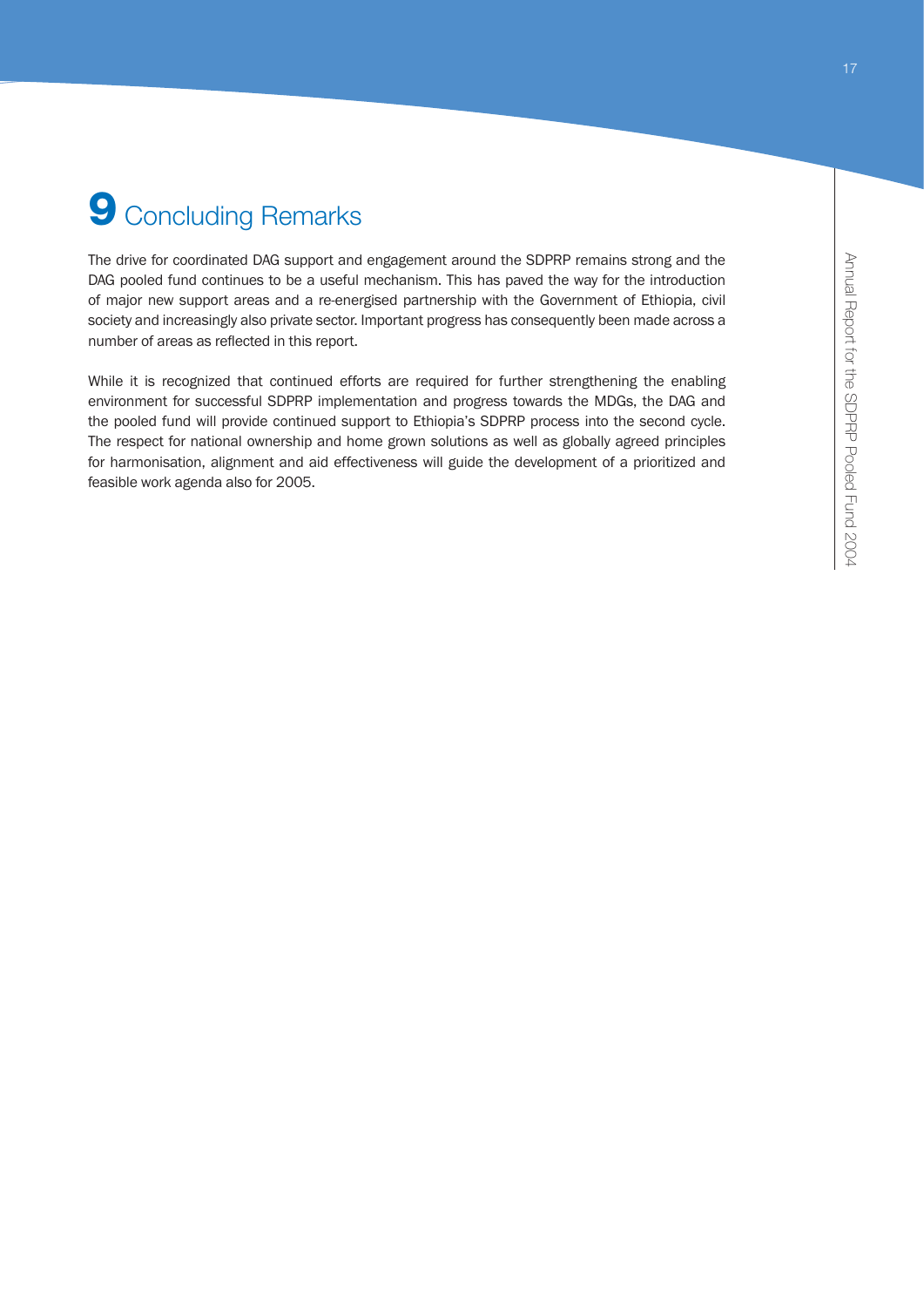Annex 1. Overview of Support Areas and Results Achieved through the SDPRP pooled fund in 2004 **Annex 1**. Overview of Support Areas and Results Achieved through the SDPRP pooled fund in 2004

| <b>DAG Partners</b>              | MOFA and municipalities<br>MOTI and private sector<br>WAO, MOFED,<br>MOE                                                                                                                                                                        | Poverty Action Network Ethiopia<br>Welfare Monitoring Unit (WMU),<br>HelpAge International, Hundee<br>Central Statistical Authority<br>and Rift Valley Women and<br>Research Institute (EDRI)<br>Ethiopian Development<br>Children Association<br>(PAN/E),<br><b>MOFED</b><br>(CSA)                                      | Poverty Action Network/Ethiopia<br>MOFED and BOPEDS                                                                                                            | Secretariat, MOFED<br><b>DAG</b>                                                                                                                                                                                                  |
|----------------------------------|-------------------------------------------------------------------------------------------------------------------------------------------------------------------------------------------------------------------------------------------------|--------------------------------------------------------------------------------------------------------------------------------------------------------------------------------------------------------------------------------------------------------------------------------------------------------------------------|----------------------------------------------------------------------------------------------------------------------------------------------------------------|-----------------------------------------------------------------------------------------------------------------------------------------------------------------------------------------------------------------------------------|
| (2005 and beyond)<br>Future Work | Implementation of National<br>Coordinated donor support<br>Gender action plan and<br>municipal action plans<br>Implementation of<br>gender budgeting<br>to the IF process<br>Input to ESDPIII                                                   | implementation of the M&E<br>Continued support to the<br>Impact of policies (macro<br><b>Action Plan</b><br>model)                                                                                                                                                                                                       | Support CS engagement in<br>regional strategic planning<br>Strengthening CS capacity<br>partnerships to all regions<br>Expansion of Govt.-CS<br>and monitoring | implementation of the HAP<br>Continued support to DAG<br>Operationalization of the<br>Secretariat, MOFED<br>Seed money for<br>Secretariat                                                                                         |
| Results Achieved                 | Drafting National Action Plan for<br>Gender Equality and initiation of<br>action research conducted and<br>Secondary cities urban poverty<br>municipal plans prepared<br>Draft study on high-value<br>agricultural products<br>gender budgeting | instruments strengthened and<br>governments (Older Persons'<br>Citizen Report Card Survey<br>aunched in 5 pilot regions<br>data collection completed<br>Pilot participatory poverty<br>WMS and HICES: survey<br>monitoring initiated with<br>communities and local<br>Monitoring Initiative)<br>$\bullet$<br>$\bullet$   | SDPRP/MDGs awareness raising<br>cooperation established<br>Regional Poverty Action<br>Network/Ethiopia-Govt.<br>workshops conducted                            | Joint DAG input and review work<br>Country-level harmonisation<br>done (SDPRP policy matrix,<br>Policy dialogue gradually<br>Annual Progress Report)<br>action plan formulated<br>enhanced<br>$\bullet$<br>$\bullet$<br>$\bullet$ |
| Support Activities               | Private Sector Development<br><b>Urban Development</b><br>Gender Equality                                                                                                                                                                       | Statistical work: Welfare Monitoring<br>Initiative in 2 pilot weredas<br>Older Person's Monitoring<br>information management systems<br>Survey, Household Budget Survey<br>Holistic SDPRP M&E system<br>Citizen Report Card<br>Development of data and<br>(CSA and WMU)<br>Civil society:<br>(CSA)<br>$\circ$<br>$\circ$ | Civil society engagement<br>$\bullet$                                                                                                                          | Work of the DAG and the DAG<br>Partnership Architecture<br>Harmonisation Agenda<br>Secretariat                                                                                                                                    |
| Main Areas of Work               | the SDPRP policy<br>Strengthening<br>framework                                                                                                                                                                                                  | SDPRP M&E system<br>Strengthening the                                                                                                                                                                                                                                                                                    | participation in the<br>Promoting broad<br>SDPRP process<br>based national                                                                                     | harmonisation and<br>alignment around<br>Facilitating donor<br>coordination,<br>the SDPRP                                                                                                                                         |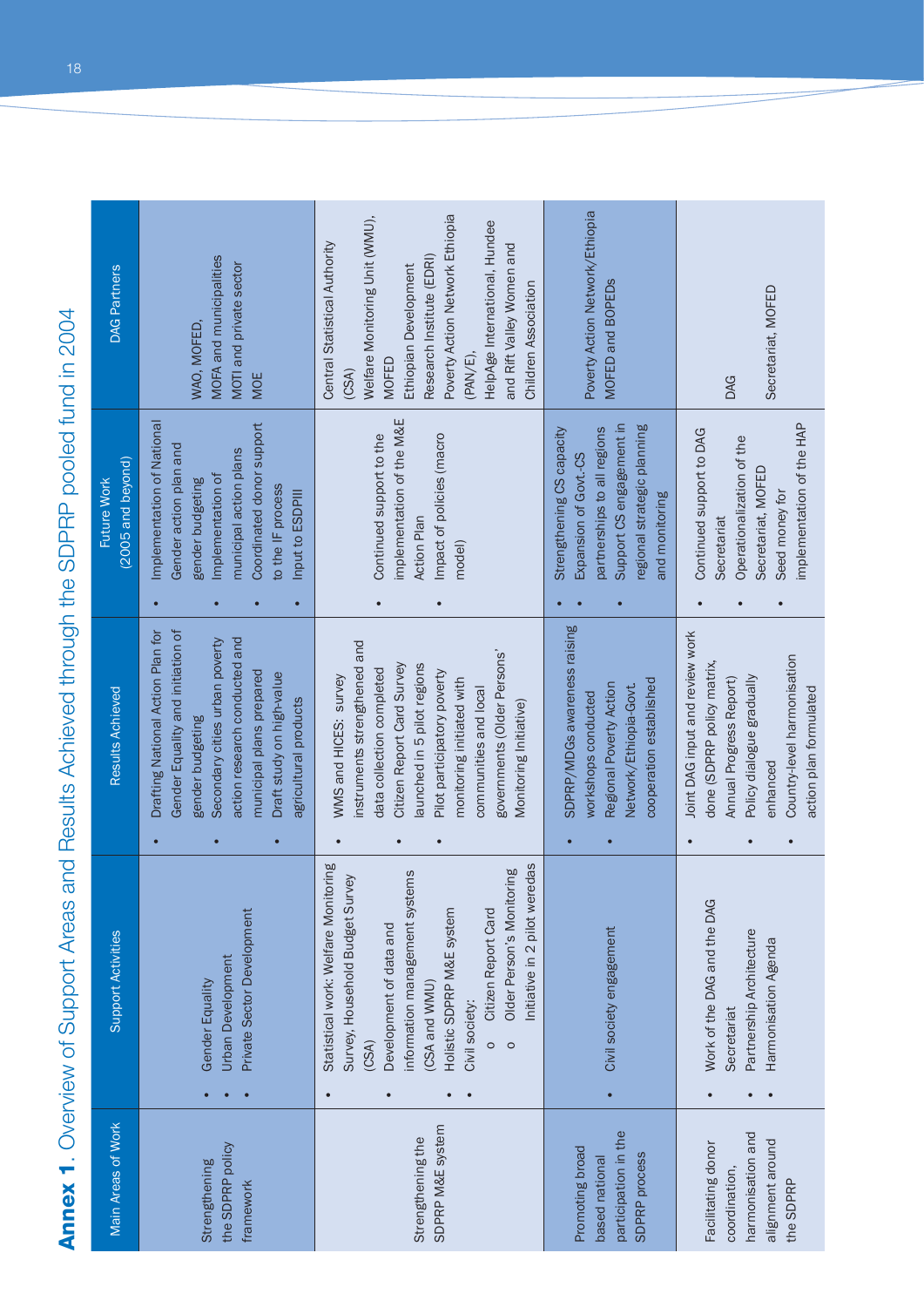# Annex 2. Summary Overview of DAG / DAG CG Activities in 2004 **Annex 2**. Summary Overview of DAG / DAG CG Activities in 2004

| Month          | <b>Topics Discussed</b>                                                                                                                                                                                                                                                                   | Workshops and Working<br><b>Meetings</b>                                                             | Visiting Missions<br>Interaction with                                                                        | Other Events                                                                                 |
|----------------|-------------------------------------------------------------------------------------------------------------------------------------------------------------------------------------------------------------------------------------------------------------------------------------------|------------------------------------------------------------------------------------------------------|--------------------------------------------------------------------------------------------------------------|----------------------------------------------------------------------------------------------|
| <b>JANUARY</b> | National Action Plan for Gender Equity<br>Democratic Governance<br>Parliamentarians<br>Harmonisation                                                                                                                                                                                      | 23: Governance Dialogue<br>21: Civil society wg<br>29: DAG Luncheon<br>15: DAG CG<br>30: HTF         | Parliamentary Network<br>PSCAP mission<br>of WB                                                              | 15: NGO workshop: Institutionalizing<br>CS engagement in SDPRP                               |
| FEBRUARY       | "Topping up": input to WB/IMF discussion on<br>Donor coordination around Private sector<br>Revitalization of the Harmonisation Task<br>development and trade<br>Governance Indicators<br>(Civil Service Reform)<br>First APR for Ethiopia<br>Promoting the MDGs<br>SDPRP and APR<br>Force | 18: DAG lunch with J. Sachs<br>26: DAG CG<br>6: M&E wg<br>5: DAG CG<br>12: DAG<br>13: HTF<br>17: HLF | and the UN Millennium<br>Development Results<br><b>UNDP Assessment of</b><br>17-19: Jeffrey Sachs<br>Project | 17 and 25: WB/IMF Board<br>Discussion on Ethiopia                                            |
| <b>MARCH</b>   | Donor coordination around Private sector<br>Aid Management Platform<br>Democratic Governance<br>development and trade                                                                                                                                                                     | 18: DAG CG<br>4: DAG CG<br>19: HTF                                                                   | AMP mission                                                                                                  | New DAG TWG on RED &FS<br>Joint Group on Gender<br>10-11: PER Workshop<br>30-31: DBS Retreat |
| <b>APRIL</b>   | to M&E<br>Field Testing OECD-DAC Harmonisation<br>DAG common framework for support<br>Indicators                                                                                                                                                                                          | 15: Harmonisation workshop<br>21: M&E working group<br>8: DAG CG<br>1: DAG CG<br>16:HTF              | 1: IMF/WB Expenditure<br>Tracking mission                                                                    |                                                                                              |
| MAY            | SDPRP implementation and Budget Support<br>Partnership Architecture; joint groups at<br>sectoral and thematic level<br>M&E Action Plan<br>HIV/AIDS                                                                                                                                        | 21: GOE-DAG CG M&E workshop<br>10: DAG TWGs workshop with<br>20: DAG<br>27: HLF                      | 28: JBS pre-appraisal<br>mission                                                                             |                                                                                              |
| JUNE           | Coordinated strategic support to SDPRP<br>implementation, and monitoring and<br>evaluation                                                                                                                                                                                                | 21: MOU Signing DAG-GOE<br>17: Governance dialogue<br>24: DAG CG<br>17: DAG CG<br>3: DAG CG          | JBS pre-appraisal<br>mission                                                                                 |                                                                                              |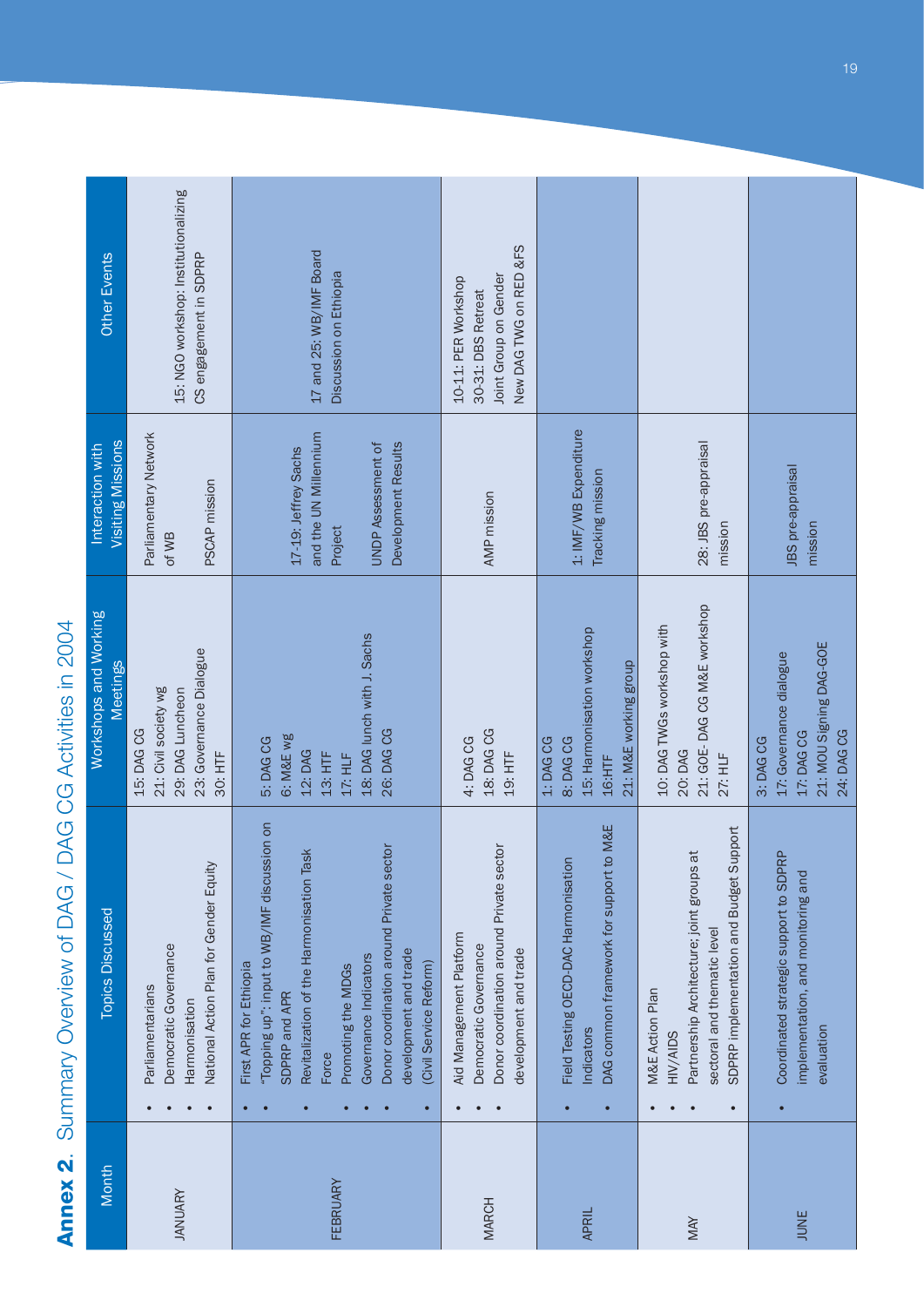| Other Events<br>Visiting Missions<br>Interaction with | 8: Ethiopia participation in OECD-DAC<br>Millennium Consultation in Paris<br>2: MDGs National Workshop<br>5: Innovative Approaches to<br>PAN-E regional workshops<br>Eliminating Hunger<br>AU Summit               | 28-30: Stiglitz visits on alternative<br>economic policies           | 17: Farewell to Ton Broek, DAG co-<br>chair a.i.                                                                                      | 11-15: ADF IV on Governance for a<br>6-14: Beijing +10 forum in Addis<br>awareness workshop in Adama<br>21-22: PAN-E SDPRP/MDGs<br>13-15: CHGA Africa<br>progressive Africa |                                                                                               |                                                                                                                                               |
|-------------------------------------------------------|--------------------------------------------------------------------------------------------------------------------------------------------------------------------------------------------------------------------|----------------------------------------------------------------------|---------------------------------------------------------------------------------------------------------------------------------------|-----------------------------------------------------------------------------------------------------------------------------------------------------------------------------|-----------------------------------------------------------------------------------------------|-----------------------------------------------------------------------------------------------------------------------------------------------|
|                                                       |                                                                                                                                                                                                                    |                                                                      | 20-4: JBS appraisal<br>mission                                                                                                        | Bourguignon, Chief<br>Economist WB<br>12: Francois                                                                                                                          | 7-19: AMP mission                                                                             |                                                                                                                                               |
| Workshops and Working<br>Meetings                     | 4: Launch of Ethiopia's MDGR<br>15: DAG CG                                                                                                                                                                         | HTF: Recruitment of technical<br>advisor Secretariat<br>19: DAG CG   | 2: DAG Luncheon to welcome M.<br>20: DAG Revitalization wg<br>Toure, new DAG co-chair<br>9: DAG Revitalization wg<br>29: DAG Luncheon | 7: DAG Revitalization working group<br>12: DAG Luncheon with WB Chief<br>11-12: MDG Workshop with GOE<br>and stakeholders<br>Economist<br>28: DAG                           | 22: DAG TWGs and DAG Excom<br>29-1: MDG NA Workshop<br>12: DAG Excom<br>discussion<br>25: DAG | 23: DAG<br>9: HLF<br>$7:$ HTF                                                                                                                 |
| <b>Topics Discussed</b>                               | National MDG Report and long term planning<br>implementation and monitoring of SDPRP/<br>Civil society Engagement in sub-national<br>Launching of MDG Needs Assessment<br>Food Security<br>Exercise<br><b>MDGs</b> | DAG comments to Harmonisation Action Plan<br>Aid Management Platform | Review of the SDPRP policy matrix<br>SDPRP implementation<br>Direct Budget Support<br>DAG Revitalization                              | DAG response to strengthening of institutional<br><b>DAG Revitalization</b><br><b>MDGs in Ethiopia</b><br>capacity MOFED                                                    | Link between DAG and DAG TWGS<br><b>MDG Needs Assessment</b><br>APR Key Issues                | APR review preparations and process towards<br>Food Security and Rural Economic<br>Harmonisation Action Plan<br>Development<br><b>SDPRPII</b> |
| Month                                                 | <b>ATOL</b>                                                                                                                                                                                                        | <b>AUGUST</b>                                                        | <b>SEPTEMBER</b>                                                                                                                      | <b>OCTOBER</b>                                                                                                                                                              | NOVEMBER                                                                                      | <b>DECEMBER</b>                                                                                                                               |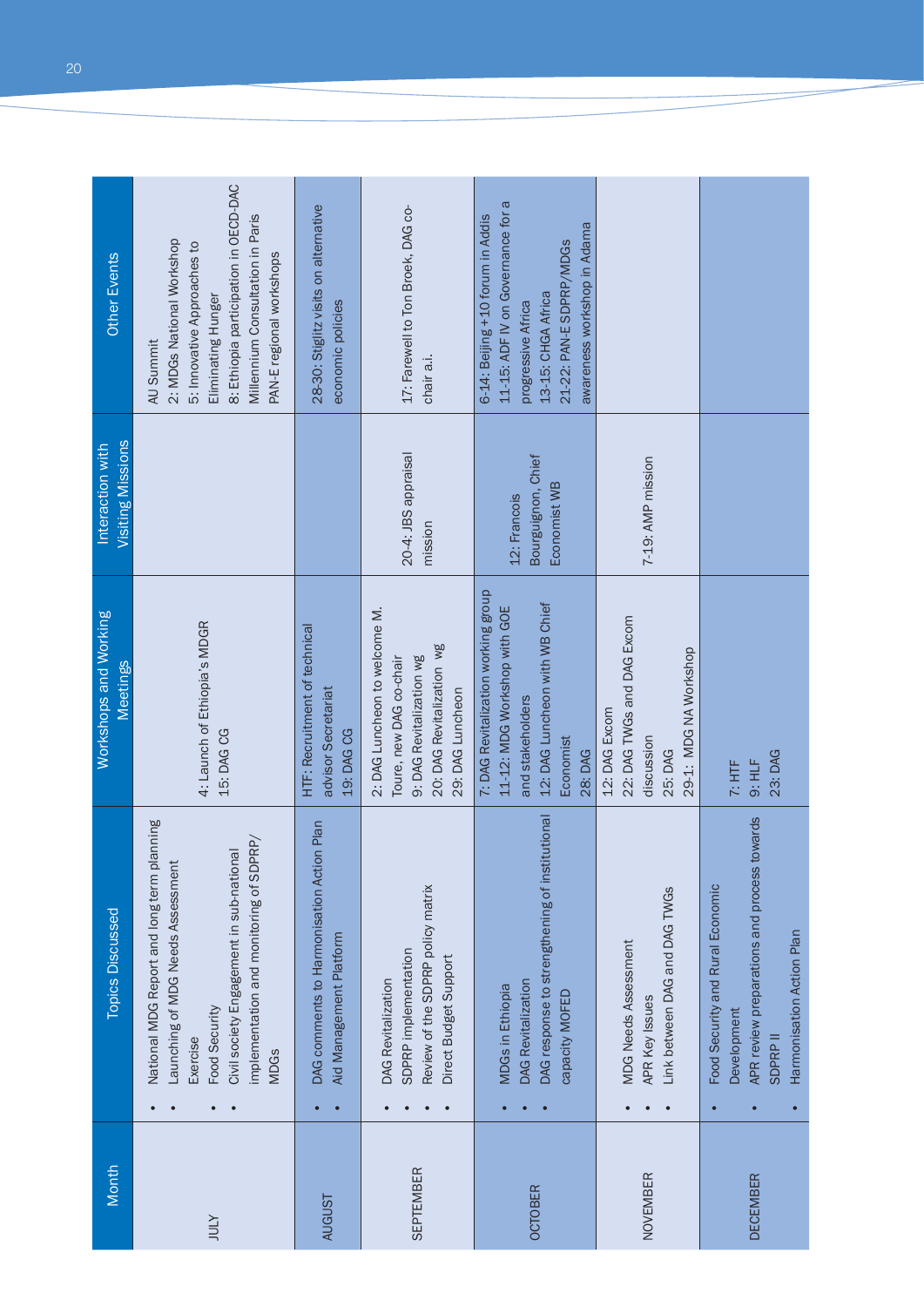#### The SDPRP/DAG Team:

Modibo Toure Resident Representative modibo.toure@undp.org +251 -1 51 10 25

Janette Moritz, Poverty Reduction Strategies, Programme Specialist janette.moritz@undp.org +251-1 444 214

> **Kristin Seljeflot** Economist, DAG Facilitator Harmonisation kristin.seljeflot@undp.org +251-1 444 100

Fekadu Terefe Programme Officer, Poverty Reduction Strategies fekadu.terefe@undp.org +251-1 444 282

> Setota Mebrate Financial and Administrative officer setota.mebrate@undp.org +251-1 444 284

> > Etsegenet Mekuria Senior Secretary etsegenet.mekuria@undp.org +251 - 444 223

Robert Stryk Technical Advisor Permanent Secretariat, MOFED secretariat\_dialogue@stryk.org +251-1 22 66 98, ext. 229